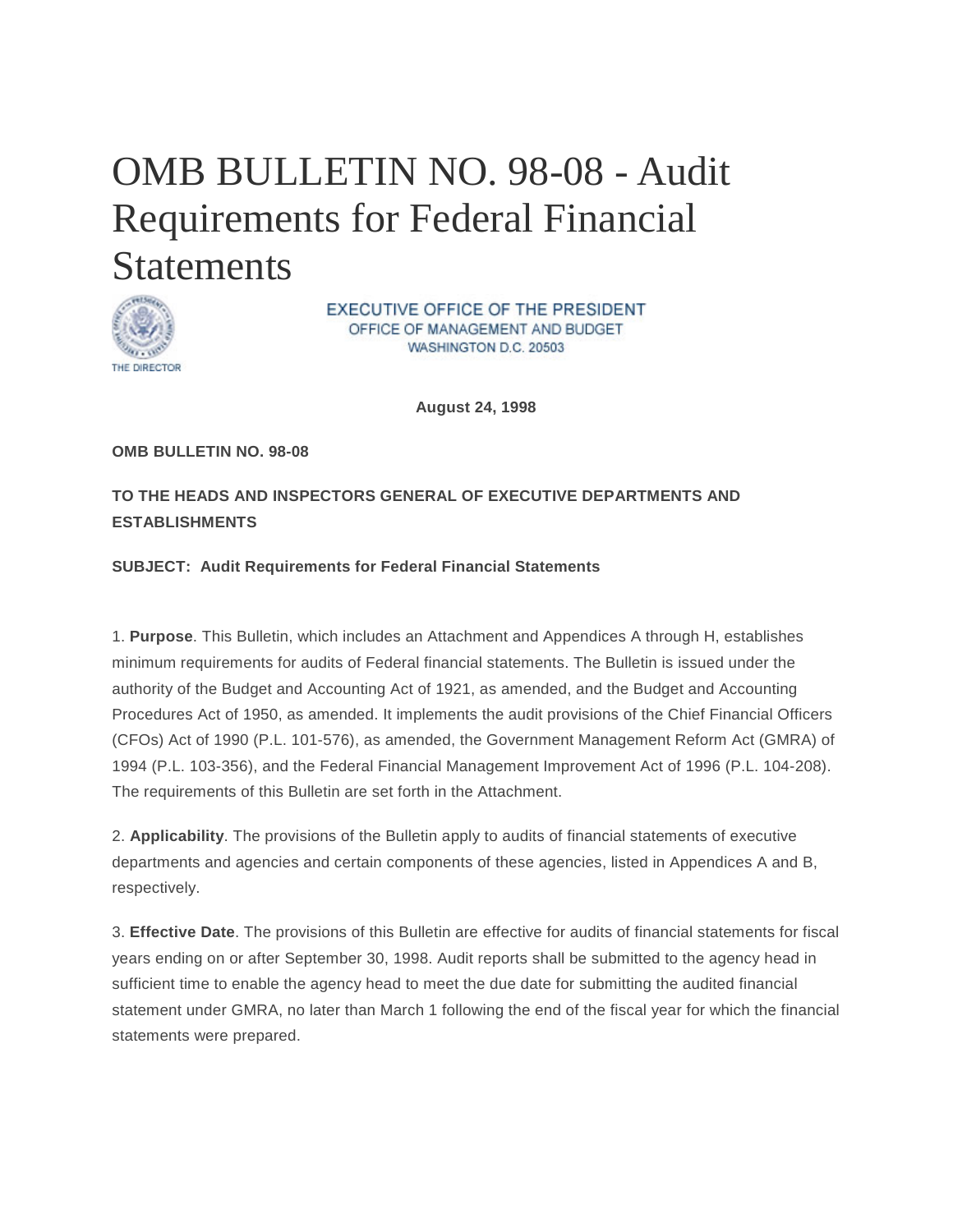4. **Inquiries**. Further information concerning this Bulletin may be obtained by contacting the Office of Management and Budget (OMB), Office of Federal Financial Management, Washington, DC 20503, telephone (202) 395-3993.

5. **Copies**. Individual copies of this Bulletin may be obtained from the Executive Office of the President, Publications Office at (202) 395-7332, and from the OMB home page on the Internet at /OMB.

Jacob J. Lew **Director** 

Attachment

OMB Bulletin No. 98-08 ATTACHMENT

AUDITS OF FEDERAL FINANCIAL STATEMENTS

1.BACKGROUND. The Government Management Reform Act (GMRA) of 1994 amended the requirements of the Chief Financial Officers (CFOs) Act of 1990 by requiring, among other things, the annual preparation and audit of organizationwide financial statements of 24 executive departments and agencies (Appendix A). The GMRA also requires audited financial statements of components of executive departments and agencies designated by the Director of the Office of Management and Budget (OMB), which are identified in Appendix B. In addition, the Federal Financial Management Improvement Act (FFMIA) of 1996 requires, among other things, that the report on these audits state whether the agency financial management systems comply substantially with Federal financial management systems requirements, applicable Federal accounting standards, and the U.S. Government Standard General Ledger at the transaction level.

2. DEFINITIONS. For the purposes of this Bulletin, the following definitions apply:

a. "Annual Financial Statement" means the financial statement of a reporting entity as described in Section 3515 of Title 31 of the United States Code and OMB Bulletin 97-01, "Form and Content of Agency Financial Statements" and subsequent issuances (OMB's Form and Content Bulletin), and, shall be comprised of: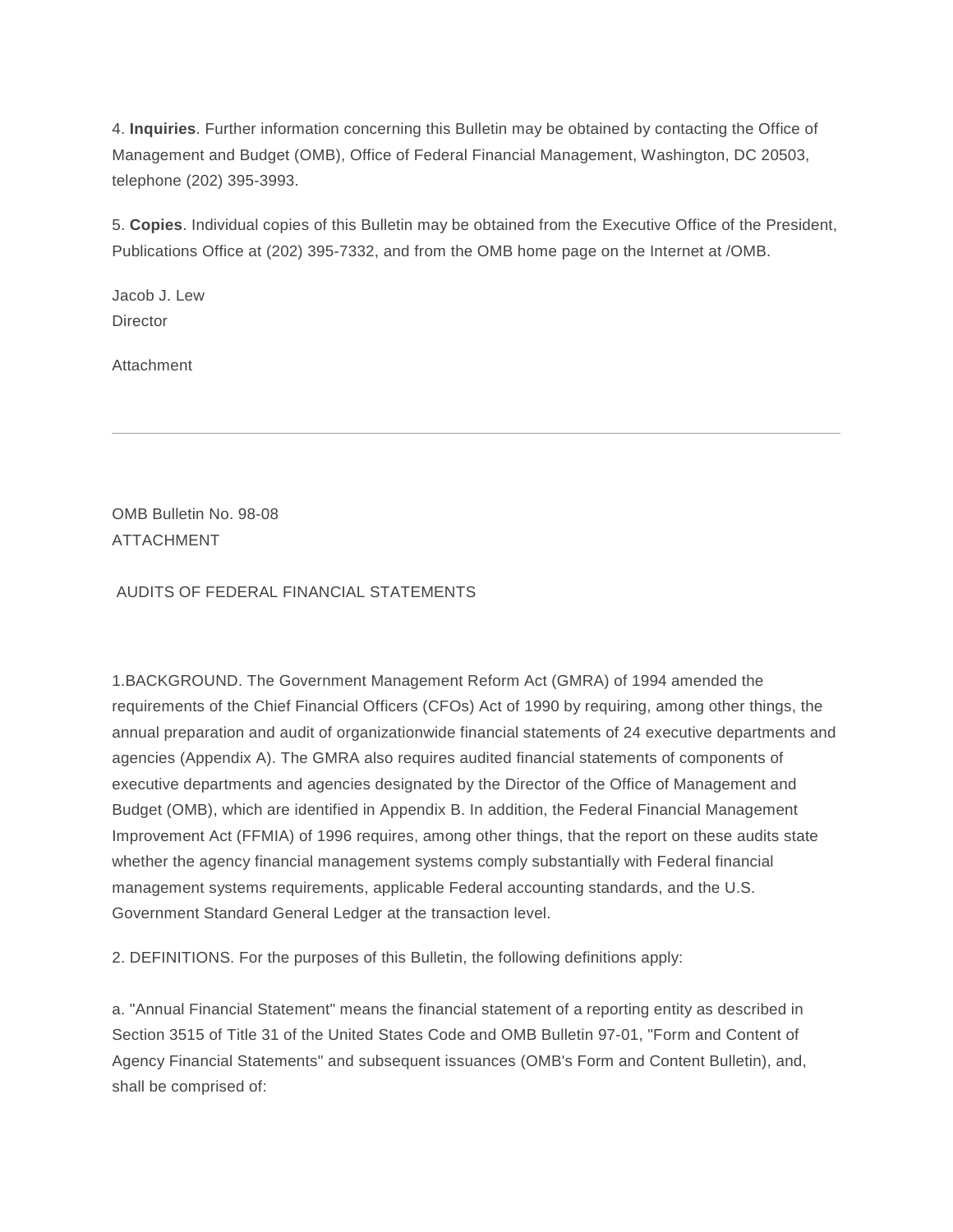(1) Overview of the Reporting Entity (also called Management's Discussion and Analysis).

(2) Principal Statements and Related Notes. The Principal Statement[s\(1\)](#page-35-0) include the following financial statements and notes thereto:

- (a) Balance Sheet.
- (b) Statement of Net Cost.
- (c) Statement of Changes in Net Position.
- (d) Statement of Budgetary Resources.
- (e) Statement of Financing.
- (f) Statement of Custodial Activity, if applicable.
- (g) Notes to Principal Statements.

(3) Required Supplementary Stewardship Information, if applicable.

(4) Required Supplementary Information, if applicable.

(5) Other Accompanying Information, if applicable.

b. *Codification of Statements on Auditing Standards* is a codification of Statements on Auditing Standards issued by the American Institute of Certified Public Accountants (AICPA). The AICPA's standards of field work and reporting are incorporated in their entirety in *Government Auditing Standards* by reference.

c. "Federal accounting standards" are those standards included in the hierarchy of Federal accounting standards described in paragraph 5 of this Bulletin.

d. "Federal financial management systems requirements" are those requirements described in OMB Circular A-127, "Financial Management Systems."

e. *Government Auditing Standards* are those standards issued by the Comptroller General of the United States.

f. "Independent auditor" means an auditor who meets the independence standards specified in the *Government Auditing Standards*.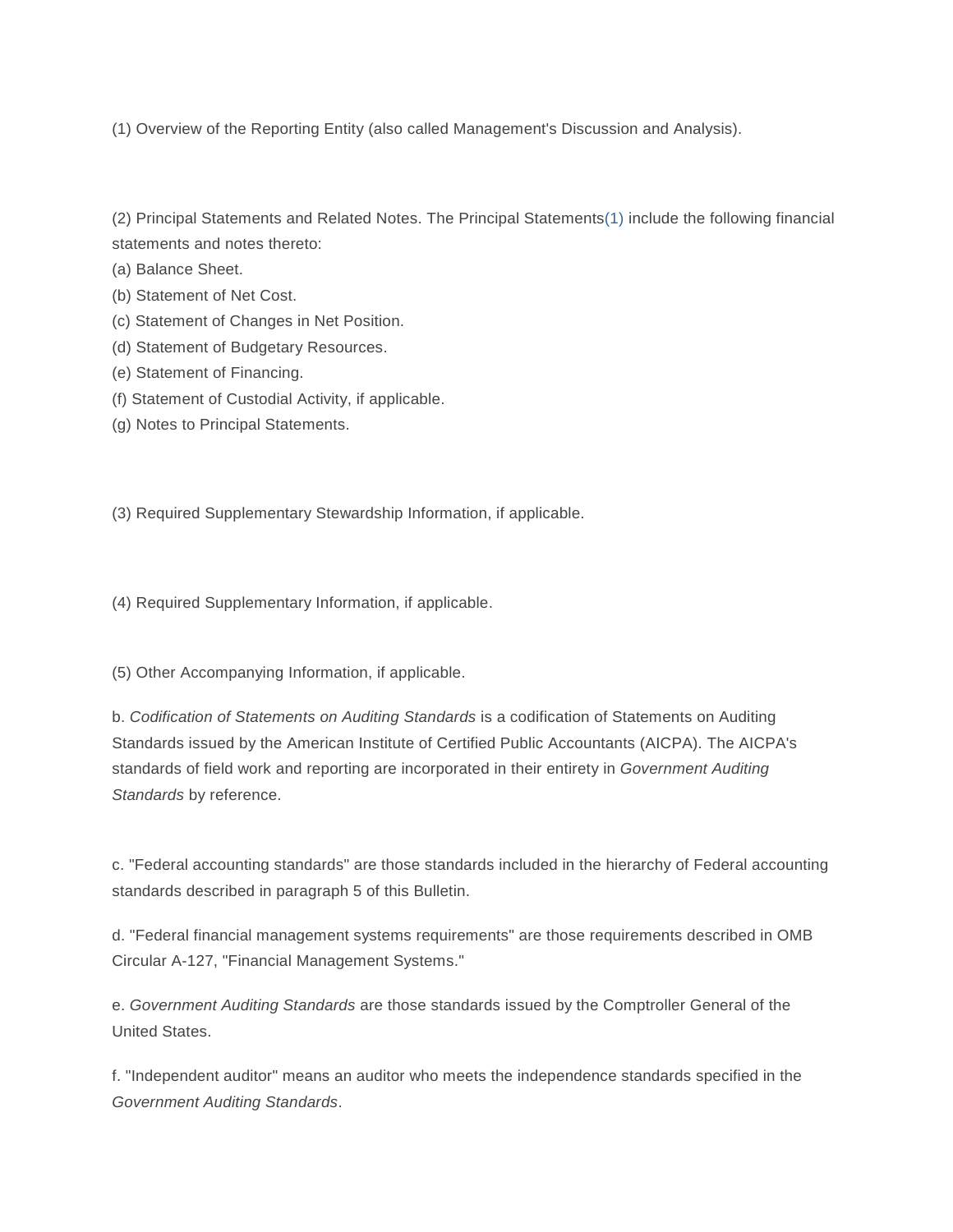g. "Internal control," as it relates to the Principal Statements and Required Supplementary Stewardship Information, is a process, effected by the agency's management and other personnel, designed to provide reasonable assurance that the following objectives are met:

(1) Reliability of financial reporting - transactions are properly recorded, processed, and summarized to permit the preparation of the Principal Statements and Required Supplementary Stewardship Information in accordance with Federal accounting standards, and the safeguarding of assets against loss from unauthorized acquisition, use, or disposition;

(2) Compliance with applicable laws and regulations - transactions are executed in accordance with: (a) laws governing the use of budget authority and other laws and regulations that could have a direct and material effect on the Principal Statements or Required Supplementary Stewardship Information, and (b) any other laws, regulations, and governmentwide policies identified by OMB in Appendix C of this Bulletin; and

(3) Reliability of performance reporting - transactions and other data that support reported performance measures are properly recorded, processed, and summarized to permit the preparation of performance information in accordance with criteria stated by management.

h. "Management letter" means a letter prepared by the auditor which discusses findings and recommendations for improvements in internal control, that were identified during the audit and were not required to be included in the auditor's report on internal control, and other management issues. See Chapter 5, paragraph 5.28 of *Government Auditing Standards*.

i. "Material weaknesses in internal control" are reportable conditions in which the design or operation of the internal control does not reduce to a relatively low level the risk that errors, fraud or noncompliance in amounts that would be material in relation to the Principal Statements or Required Supplementary Stewardship Information being audited or material to a performance measure or aggregation of related performance measures may occur and not be detected within a timely period by employees in the normal course of performing their assigned functions. The auditor shall use this definition of material weaknesses to report on an entity's internal control in accordance with the requirements of *Government Auditing Standards* and this Bulletin rather than the definition of material weaknesses used by management to prepare an agency's Federal Managers' Financial Integrity Act (FMFIA) of 1982 report.

j. "Overview of the Reporting Entity" means a brief narrative overview, prepared by management, also called Management's Discussion and Analysis (MD&A), which describes the reporting entity and its mission, activities, program and financial results, and financial condition. OMB's Form and Content Bulletin further defines the "Overview of the Reporting Entity."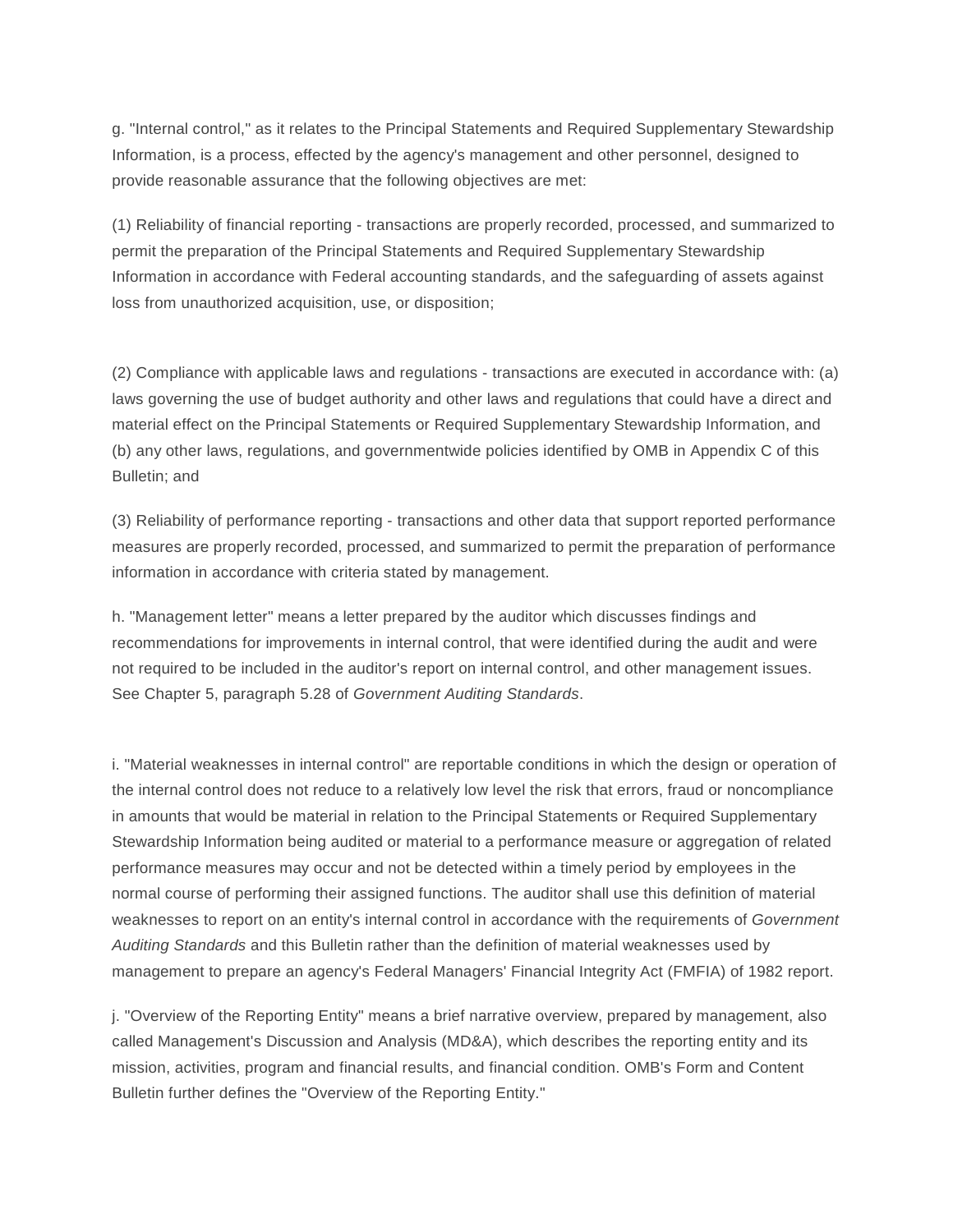k. "Reportable conditions" are matters coming to the auditor's attention that, in the auditor's judgment, should be communicated because they represent significant deficiencies in the design or operation of internal control, that could adversely affect the organization's ability to meet the objectives in paragraph 2.g. of this Bulletin.

l. "Reporting Entity" means one of the executive departments and agencies and components of such departments and agencies listed in Appendices A and B, or an agency, bureau, or other organization that represents a meaningful unit for program management, for which a financial statement is prepared, and for which management chose to have an audit performed in accordance with this Bulletin. OMB's Form and Content Bulletin further defines "Reporting Entity."

m. "United States Government Standard General Ledger (SGL)" means the uniform chart of accounts prescribed by the Department of the Treasury in its *Treasury Financial Manual*.

3. FREQUENCY OF AUDIT. Audits shall be performed annually.

4. RESPONSIBILITY FOR AUDIT. For purposes of this Bulletin, the following responsibilities apply:

a. For the 24 executive departments and agencies and selected components of such departments and agencies listed in Appendices A and B, the audits of financial statements shall be performed by the IG of the executive department or agency or by an independent auditor as determined by the IG.

b. GMRA provides that, in lieu of an audit otherwise required, the Comptroller General of the United States may, at his or her discretion and following consultation with the IG, perform the audit.

5. ACCOUNTING PRINCIPLES AND STANDARDS. The Federal Accounting Standards Advisory Board (FASAB) was established by the Secretary of the Treasury, the Director of OMB, and the Comptroller General (the Principals) to recommend Federal accounting standards to the Principals. Specific standards agreed upon by the Principals are issued by the Director of OMB and the Comptroller General as Statements of Federal Financial Accounting Standards (SFFASs). Federal agencies are required to follow these standards in the preparation of financial statements pursuant to GMRA. Recognizing that the SFFASs may not explicitly address all transactions of departments and agencies, the Principals adopted the following hierarchy of Federal accounting standards, which constitutes generally accepted accounting principles for the Federal Government:

a. Individual standards (SFFASs) agreed to by the Director of OMB, the Comptroller General, and the Secretary of the Treasury and published by OMB and the General Accounting Office.

b. Interpretations related to the SFFASs issued by OMB in accordance with the procedures outlined in OMB Circular A-134, "Financial Accounting Principles and Standards."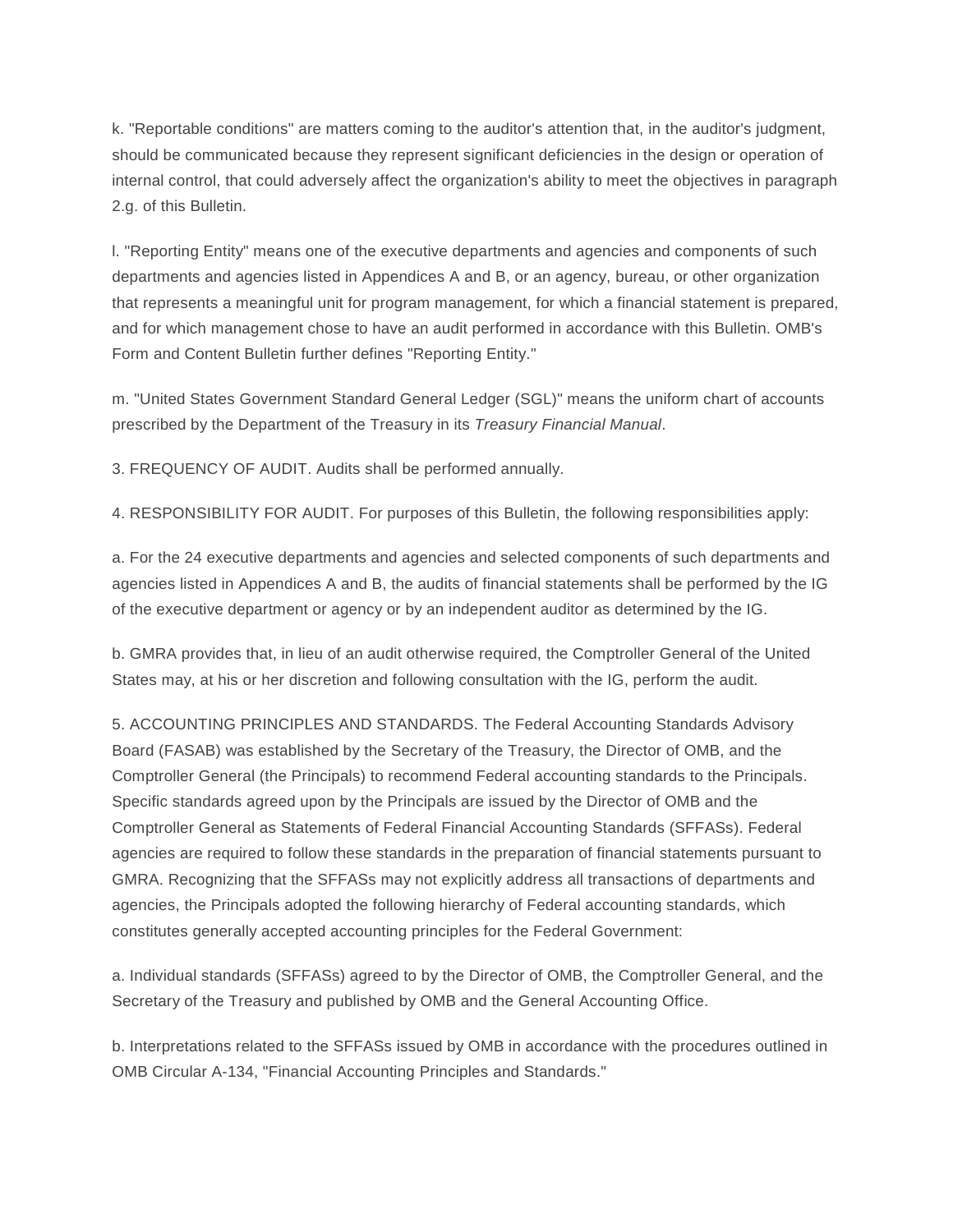c. Requirements contained in OMB's Form and Content Bulletin in effect for the period covered by the financial statements.

d. Accounting principles published by other authoritative standard-setting bodies and other authoritative sources (a) in the absence of other guidance in the first three parts of this hierarchy, and (b) if the use of such accounting principles improves the meaningfulness of the financial statements.

6. SCOPE OF AUDIT. Financial statements shall be audited in accordance with *Government Auditing Standards* and the provisions of this Bulletin.

a. With respect to the Principal Statements and Required Supplementary Stewardship Information, the auditor shall:

(1) Determine whether the Principal Statements present fairly, in all material respects, in conformity with Federal accounting standards, the assets, liabilities, and net position; net costs; changes in net position; budgetary resources; reconciliation of net costs to budgetary obligations; and, if applicable, custodial activity.

(a) If consolidating statements are presented, the auditor shall consider the consolidating statements supplemental information and report in accordance with paragraph 7.c.(1)(a) of this Bulletin, unless the auditor's objective is to express an opinion on the consolidating statements.

(b) If the auditor is unable to determine whether the Principal Statements are fairly presented because, for example, of the auditor's inability to obtain sufficient competent evidential matter due to inadequate accounting records, the auditor shall, to the extent practicable, obtain sufficient evidence about closing balances to enable the auditor to opine on the subsequent year's financial statements.

(2) Determine whether stewardship property, plant, and equipment (PP&E) (including heritage assets, national defense PP&E, and stewardship land), are presented fairly in all material respects, in accordance with the requirements of SFFAS No. 8, "Supplementary Stewardship Reporting," and any subsequent revisions.

(3) Determine whether stewardship investments (including non-Federal physical property (such as highways), human capital (expenditures for training and education), and research and development) are presented fairly in all material respects, in accordance with the requirements of SFFAS No. 8, and any subsequent revisions.

(4) Determine whether risk-assumed information (including projections of pension, deposit, and other insurance programs required by SFFAS No. 5, "Accounting for Liabilities of the Federal Government") is presented fairly in all material respects, in accordance with the requirements of SFFAS No. 5, and any subsequent revisions. In assessing the reasonableness of risk-assumed information, the auditor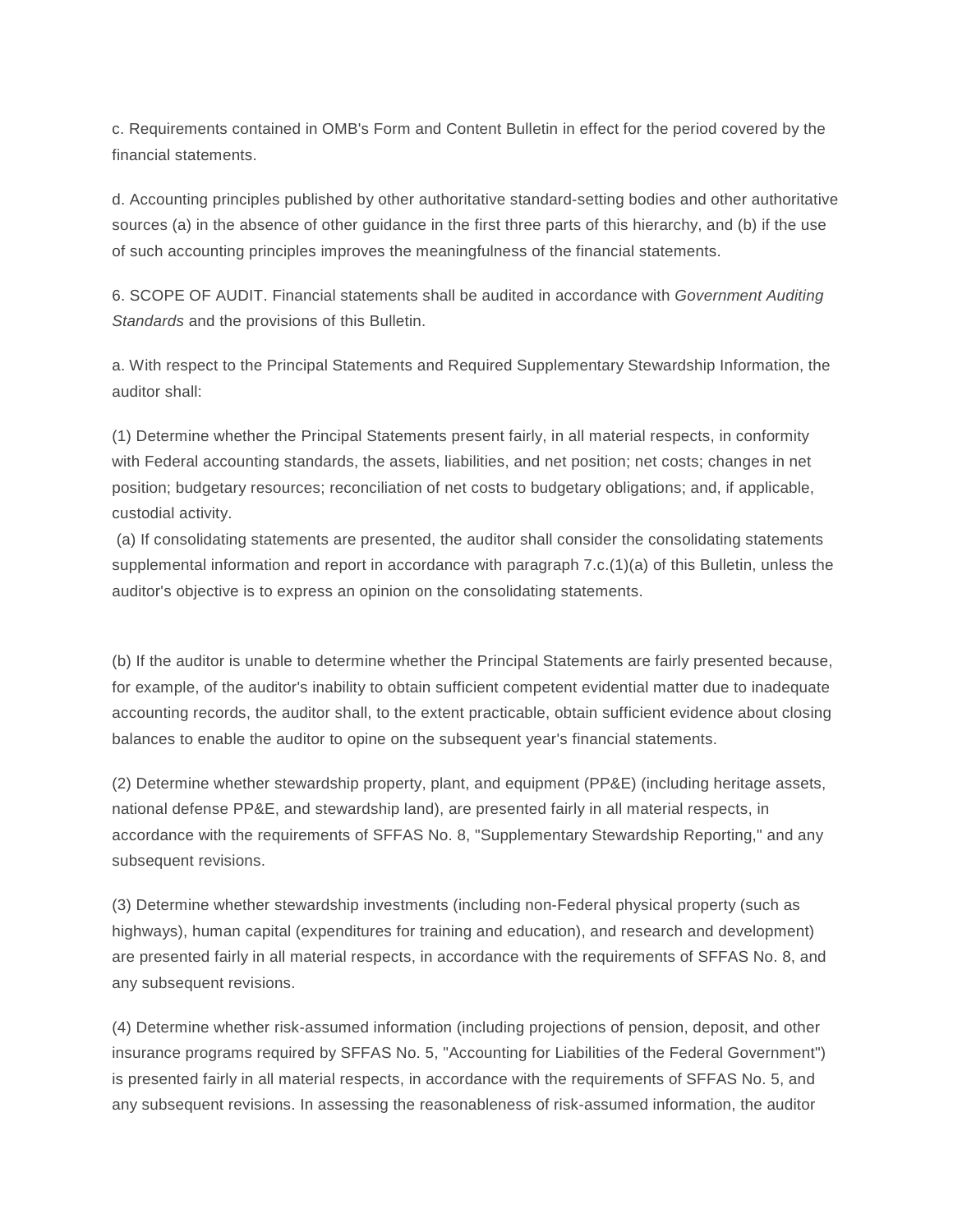shall consider the need to follow the guidance in Auditing (AU) Section 336, "Using the Work of a Specialist," of the *Codification of Statements on Auditing Standards*.

(5) Consider social insurance information, when presented, other accompanying information. See AU Section 551, *Codification of Statements on Auditing Standards*.

b. With respect to the internal control objectives described in paragraphs 2.g. (1) and (2) of this Bulletin relating to the Principal Statements and Required Supplementary Stewardship Information, the auditor shall obtain an understanding of the components of internal control (see AU Section 319.07, *Codification of Statements on Auditing Standards*) and assess the level of control risk relevant to the assertions embodied in the classes of transactions, account balances, and disclosure components of the financial statements. Such controls include relevant EDP general and application controls. For those internal controls that have been properly designed and placed in operation, the auditor shall perform sufficient tests to support a low assessed level of control risk. See AU Section 319.45-.63 of the *Codification of Statements on Auditing Standards*. Those internal controls that have not been properly designed or placed in operation and those internal controls that are found to be ineffective shall be reported in accordance with paragraph 7 of this Bulletin.

1. (1) In obtaining an understanding of the components of internal control, particularly the risk assessment component, and assessing control risk, the auditor shall obtain an understanding of the process by which the agency identifies and evaluates weaknesses required to be reported under FMFIA and related agency implementing procedures.

(2) The auditor shall compare material weaknesses disclosed during the audit with those material weaknesses reported in the agency's FMFIA report that relate to the financial statements of the entity under audit and document material weaknesses disclosed by audit that were not reported in the agency's FMFIA report. The auditor should consider whether the failure to detect and report material weaknesses constitutes a reportable condition or material weakness in the entity's internal control.

c. With respect to the internal control objective described in paragraph 2.g. (3) of this Bulletin relating to performance measures, the auditor shall obtain an understanding of the components of internal control relating to the existence and completeness assertions relevant to the performance measures included in the Overview of the Reporting Entity. Those internal controls that have not been properly designed and placed in operation shall be reported in accordance with paragraph 7 of this Bulletin. The objective of gaining an understanding of internal control in this subparagraph is to report deficiencies in the design of internal control, rather than to plan the financial statement audit.

d. With respect to compliance with applicable laws and regulations, the auditor shall perform tests of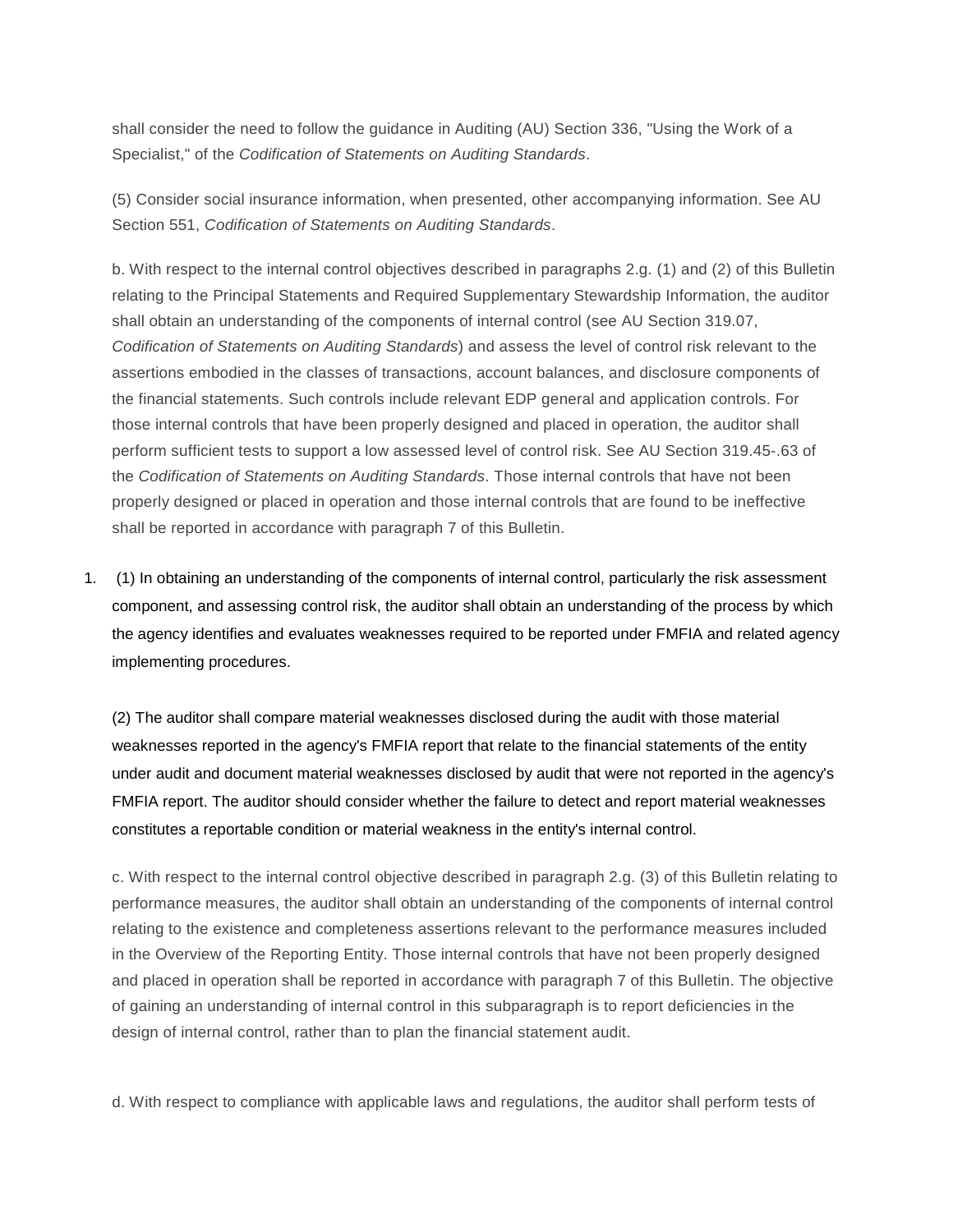compliance with laws and regulations that could have a direct and material effect on the Principal Statements and Required Supplementary Stewardship Information, and any other laws, regulations, and governmentwide policies identified by OMB in Appendix C of this Bulletin.

e. With respect to compliance with governmentwide policies contained in OMB Circular A-127, using the guidance in Appendix D, the auditor shall perform tests of compliance with Federal financial management systems requirement[s\(2\),](#page-35-1) applicable Federal accounting standards, and the SGL at the transaction level. This provision only applies to audits of entities listed in Appendices A and B. Circular A-127 requires the agency to establish and maintain a single, integrated financial management system that complies with characteristics stated therein, that include maintaining accounting data to permit reporting in accordance with Federal accounting standards, application of the SGL at the transaction level, and incorporation of the functional requirements issued by the Joint Financial Management Improvement Program (JFMIP) in its series *Federal Financial Management Systems Requirements* (FFMSR). As of the date of this Bulletin, the issuances in this series are:

- -- *Framework for Federal Financial Management Systems*, FFMSR-0, January 1995,
- -- *Core Financial System Requirements*, FFMSR-1, September 1995,
- -- *Personnel-Payroll System Requirements*, FFMSR-2, May 1990,
- -- *Travel System Requirements*, FFMSR-3, January 1991,
- -- *Seized/Forfeited Asset System Requirements*, FFMSR-4, March 1993,
- -- *Direct Loan System Requirements*, FFMSR-5, December 1993,
- -- *Guaranteed Loan System Requirements*, FFMSR-6, December 1993,
- -- *Inventory System Requirements*, FFMSR-7, June 1995, and
- -- *Managerial Cost Accounting*, FFMSR-8, February 1998.

f. With respect to information accompanying the Principal Statements and Required Supplementary Stewardship Information, the auditor shall assess whether the information and manner of its presentation in the Overview of the Reporting Entity (or MD&A) and any other accompanying information is materially inconsistent with the information in the Principal Statements and Required Supplementary Stewardship Information.

g. With respect to required supplementary information referred to in paragraph 2.a.(4) of this Bulletin, the auditor shall follow AU Sections 551 and 558, *Codification of Statements on Auditing Standards*.

h. The auditor shall obtain written representation from management as part of an audit conducted in accordance with this Bulletin. See AU Section 333, "Management Representations," of the *Codification of Statements on Auditing Standards*. An illustrative management representation letter is provided in Appendix E.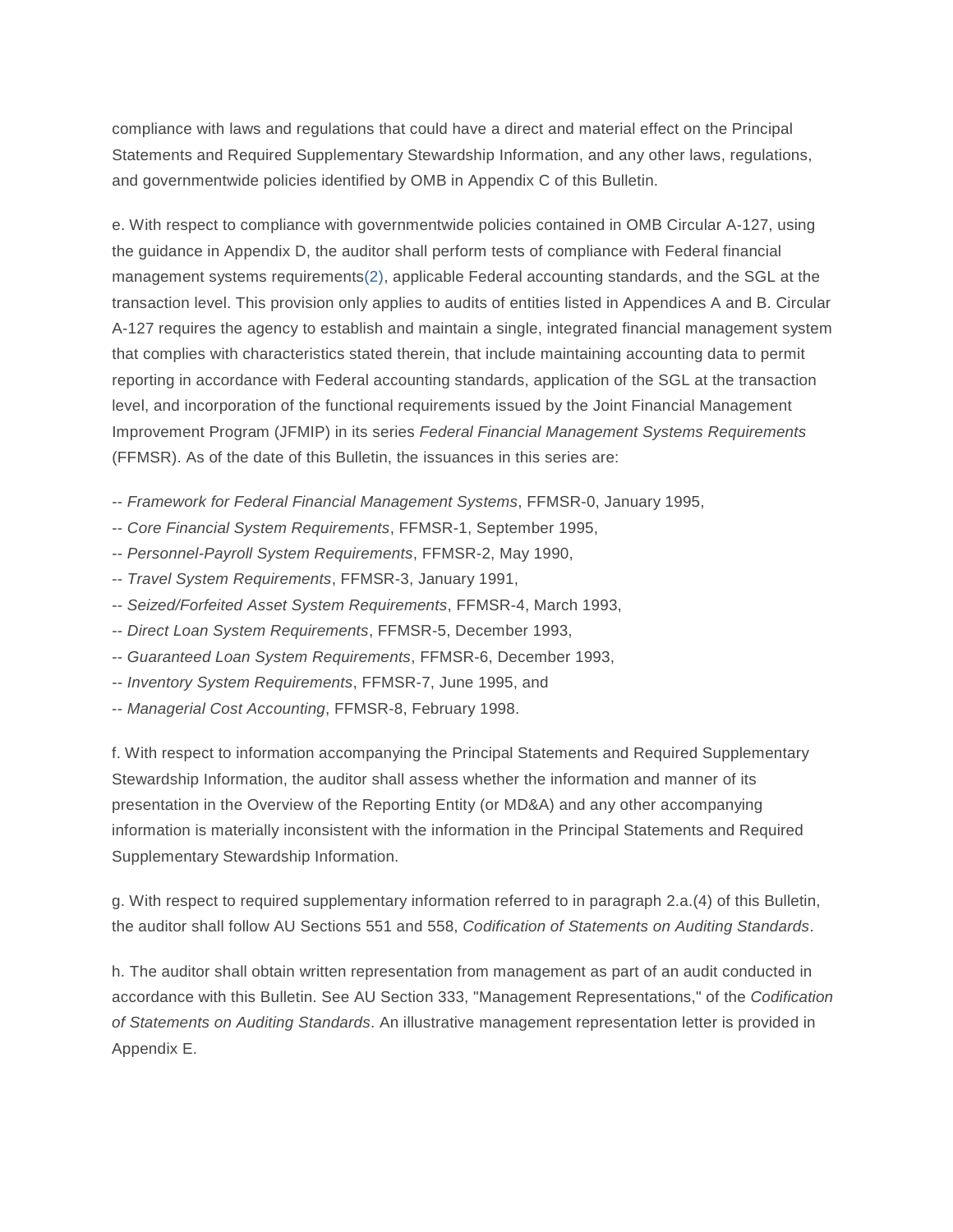i. The auditor shall request entity management to send a letter of inquiry to those lawyers with whom management consulted concerning litigation, claims, and assessments. See AU Section 337, "Inquiry of a Client's Lawyer Concerning Litigation, Claims, and Assessments," of the *Codification of Statements on Auditing Standards*.

• (1) The letter of inquiry shall be sent to legal counsel no later than October 15 and shall include a request for an interim response to be effective no earlier than December 1, except as noted in paragraph 6.i.(3), and submitted to the auditor by December 15 following the end of the fiscal year for which the financial statements are prepared. In addition, the letter of inquiry shall include a request for an updated response to be effective no earlier than February 15 and submitted to the auditor by March 1 following the end of the fiscal year for which the financial statements are prepared.

(2) The Inspector General shall submit to OMB (Deputy Controller, Office of Federal Financial Management), Department of the Treasury (Commissioner, Financial Management Service), and the General Accounting Office (Assistant Comptroller General, Accounting and Information Management Division) copies of the interim and updated legal responses described in paragraph 6.i.(1) by December 31 and March 10, respectively.

(3) If the audit is completed prior to December 1, the legal response provided in connection with the audit may be used in place of the interim response described in paragraph 6.i.(1). In addition, an updated legal response to be effective no earlier than February 15 shall be provided. These legal responses shall be submitted in accordance with paragraph 6.i.(2).

#### 7. AUDIT REPORT.

a. An audit report, or separate audit reports, on the Principal Statements and Required Supplementary Stewardship Information, internal control, and compliance shall be prepared at the completion of the audit. The audit report(s) shall be submitted to the agency head in sufficient time to enable the agency head to meet the due date for submitting the audited financial statement under GMRA, no later than March 1 following the end of the fiscal year for which the financial statements were prepared. The audit results shall be discussed with management as soon as practicable but, in any case, prior to issuance of the audit report. IGs are encouraged to work with CFOs to accelerate the preparation of financial statements, and to accelerate the completion of audits.

b. The audit report(s) shall state that the audit was made in accordance with *Government Auditing Standards* and the provisions of this Bulletin.

c. The audit report(s) shall include: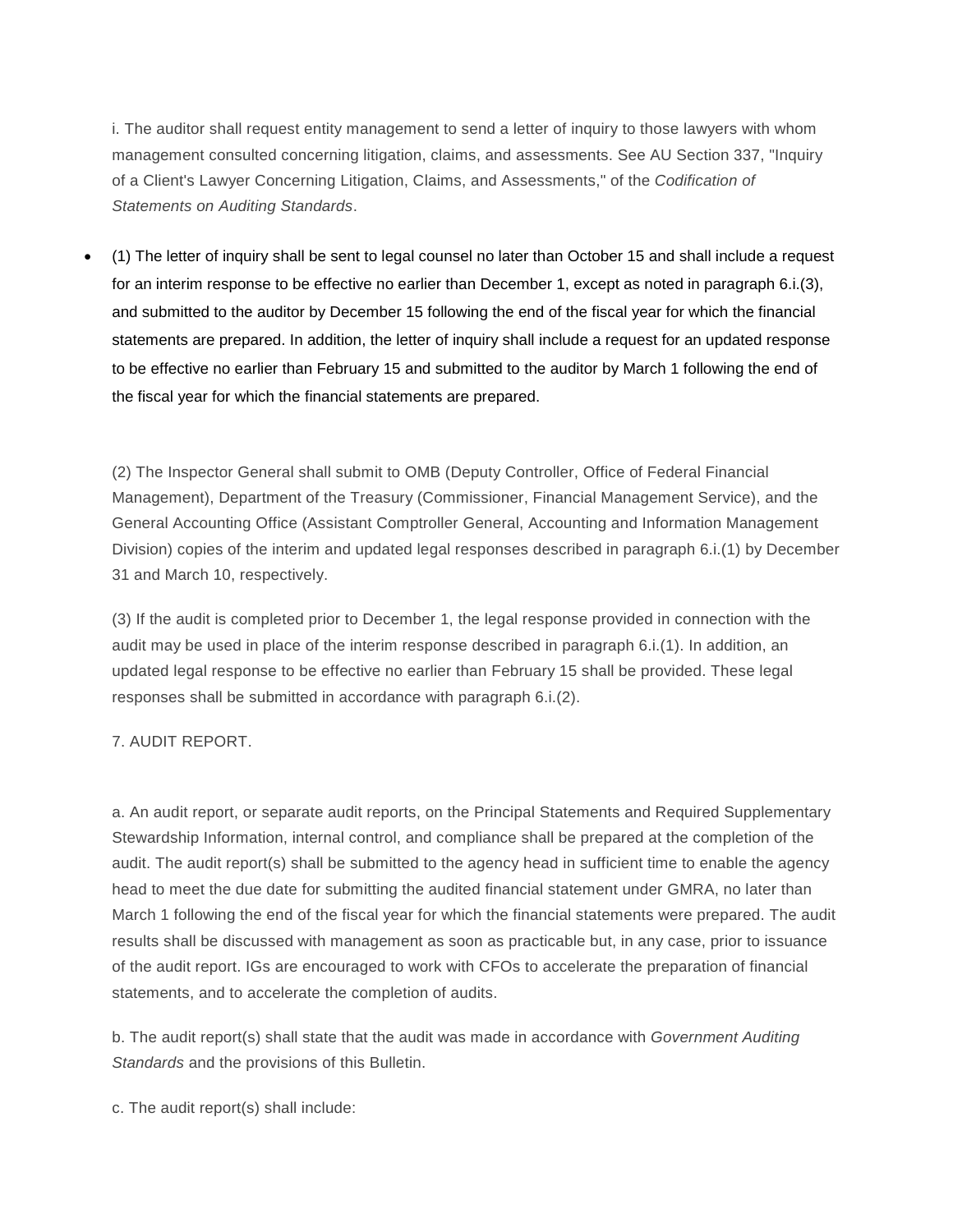- (1) An opinion as to whether the reporting entity's Principal Statements and Required Supplementary Stewardship Information are fairly presented in all material respects in conformity with Federal accounting standards. See AU Section 623.05 of the *Codification of Statements on Auditing Standards*.
- o (a) With respect to reporting on other accompanying information, which includes the information referred to in paragraph 2.a. (1) and (5) of this Bulletin, the auditor shall follow AU Section 551, *Codification of Statements on Auditing Standards*.

(b) When required supplementary information referred to in paragraph 2.a.(4) of this Bulletin is presented, the auditor shall follow AU Sections 551 and 558, *Codification of Statements on Auditing Standards*.

(c) If the financial statements are not prepared in accordance with Federal accounting standards, the auditor shall report the departure(s) from those standards and, if practicable, the effects of the departure(s) on assets, liabilities, and net position; net costs; changes in net position; budgetary resources; reconciliation of net costs to budgetary obligations; and, if applicable, custodial activity either directly in the auditor's report on the Principal Statements and Required Supplementary Stewardship Information or by reference in the auditor's report to an explanatory note in the Notes to Principal Statements, or Required Supplementary Stewardship Information, if applicable, prepared by management.

(d) If the auditor disclaims an opinion, the report shall describe why the auditor was unable to conduct the audit in accordance with *Government Auditing Standards* and this Bulletin. If material weaknesses and other reportable conditions prevented the conduct of the audit in accordance with *Government Auditing Standards* and this Bulletin, such conditions shall be included in the report on internal control described in paragraph 7.c. (2), along with recommendations for correcting the condition(s).

(e) When there is a change in accounting principles, for example, changes to comply with SFFASs, the auditor's report on the Principal Statements and Required Supplementary Stewardship Information shall include an explanatory paragraph identifying the nature of the change and referring the reader to the note to the Principal Statements, or Required Supplementary Stewardship Information, where applicable, that discusses the change in detail.

- (2) A report on internal contro[l\(3\),](#page-35-2) which shall at a minimum:
- o (a) State that, with respect to the internal control objectives described in paragraph 2.g.(1) of this Bulletin, the auditor obtained an understanding of the design of internal controls, determined whether they have been placed in operation, assessed control risk, and performed tests of the reporting entity's internal controls.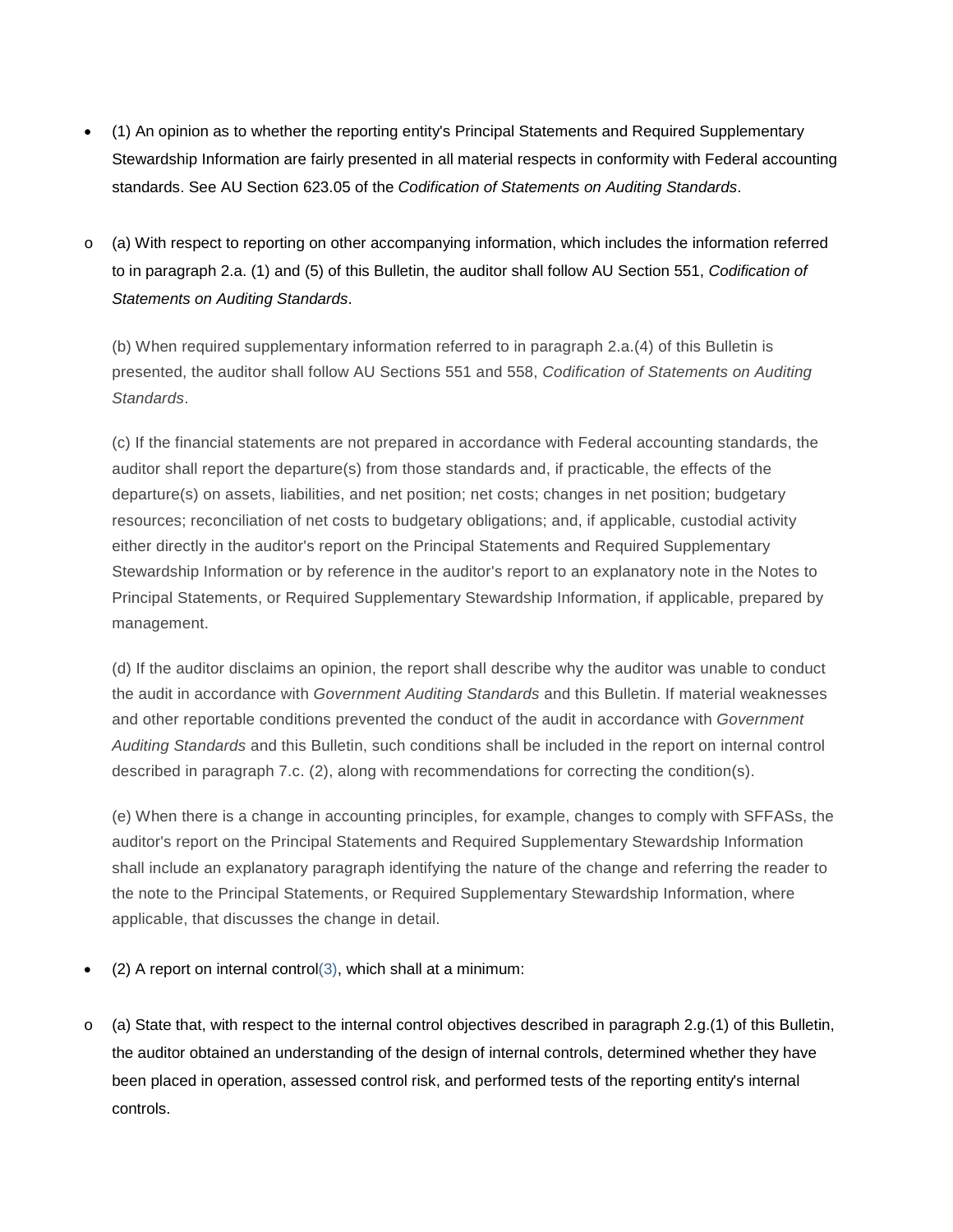(b) State that, with respect to the internal control objective described in paragraph 2.g.(3) of this Bulletin, and relating to the performance measures included in the Overview of the Reporting Entity, the auditor obtained an understanding of the design of internal controls relating to the existence and completeness assertions and determined whether they have been placed in operation.

(c) State whether or not the tests performed provided sufficient evidence to support an opinion on internal controls.

(d) Describe reportable conditions and material weaknesses identified during the audit.

(e) Identify those material weaknesses disclosed by audit that were not reported in the reporting entity's FMFIA report.

- (3) A report on the reporting entity's compliance with applicable laws, regulations, and governmentwide policy requirements[.\(4\)](#page-36-0)
- o (a) The auditor shall report noncompliance with laws and regulations disclosed by audit, except for those instances of noncompliance that, in the auditor's judgment, are clearly inconsequential. In meeting this requirement, the auditor shall list those laws and regulations that tests disclosed reportable instances of noncompliance.

(b) With respect to laws and regulations tested for which the audit disclosed no reportable instances on noncompliance, the report shall state that the audit disclosed no reportable instances of noncompliance with these laws and regulations. A listing of these laws and regulations is not required.

(c) For compliance with governmentwide policy requirements contained in OMB Circular A-127 and referred to in FFMIA, the auditor shall report whether the reporting entity's financial management systems substantially comply with Federal financial management systems requirements, Federal accounting standards, and the SGL at the transaction level. To meet this requirement, the auditor's report shall state the auditor's reporting requirement and that the auditor performed tests of compliance in accordance with the requirements of this Bulletin (see Appendix D). The audit report shall reflect instances in which the reporting entity's systems did not substantially comply with the three Federal financial management systems requirements, or state that the audit disclosed no instances in which the reporting entity's systems did not substantially comply with the three requirements. In addition, as required by FFMIA, where tests disclosed that the reporting entity's systems did not substantially comply with the three requirements, the auditor's report on compliance shall: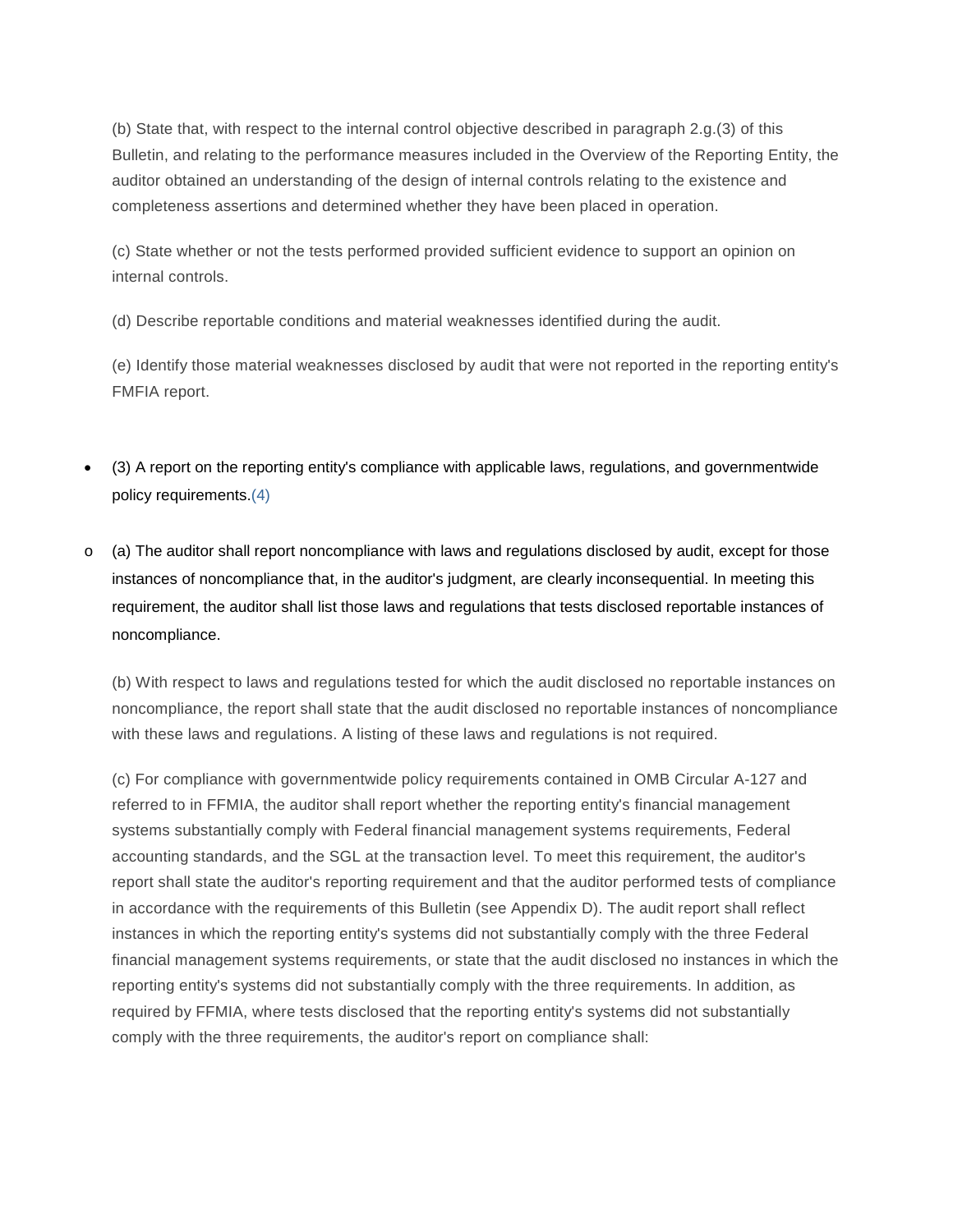(i) Identify the entity or organization responsible for the financial management systems that were found not to comply with the requirements.

(ii) Include all facts pertaining to the noncompliance, including the nature and extent of the noncompliance, the primary reason or cause of the noncompliance, and any relevant comments from reporting entity management or employees responsible for the noncompliance.

(iii) Provide recommended remedial actions and the time frames to implement such actions.

(d) With respect to the objectives of tests of compliance generally, the auditor's report on compliance shall state whether or not providing an opinion on compliance was an objective of the audit and whether or not the tests performed provided sufficient evidence to support an opinion.

d. In preparing the reports in paragraph 7.c., the auditor shall report the status of known but uncorrected material findings and recommendations from prior audits that affect the current audit objectives. See Chapter 4, paragraphs 4.7, 4.10, 4.11 of *Government Auditing Standards*.

e. The reporting entity shall provide comments on the auditor's findings and recommendations included in the audit report, including corrective actions taken or planned and comments on the status of corrective actions taken on prior findings. To the extent practical, these comments shall be included in the audit reports on internal control or report on compliance. If corrective actions are not necessary, an explanatory statement shall be included in the applicable audit report.

f. Copies of the audit report shall be distributed to the head of the executive department or agency and subsequently included in the CFO's annual report or the agency's Accountability Report.

8. MANAGEMENT LETTER. Conditions that are not required to be included in the audit report, but that the auditor considers necessary to communicate, should be separately communicated to management of the reporting entity in a management letter. If a management letter is issued, the auditor shall refer to that management letter in the auditor's report on internal control (see paragraph 5.28 of *Government Auditing Standards*).

9. AGREED-UPON PROCEDURES: RETIREMENT, HEALTH, AND LIFE INSURANCE WITHHOLDINGS/CONTRIBUTIONS AND SUPPLEMENTAL SEMIANNUAL HEADCOUNT REPORT SUBMITTED TO THE OFFICE OF PERSONNEL MANAGEMENT (OPM). The agreed-upon procedures listed in Appendix H shall be applied separately for each Agency Payroll Office (APO) that services 30,000 or more employees per year for the agencies listed in Appendix A during the course of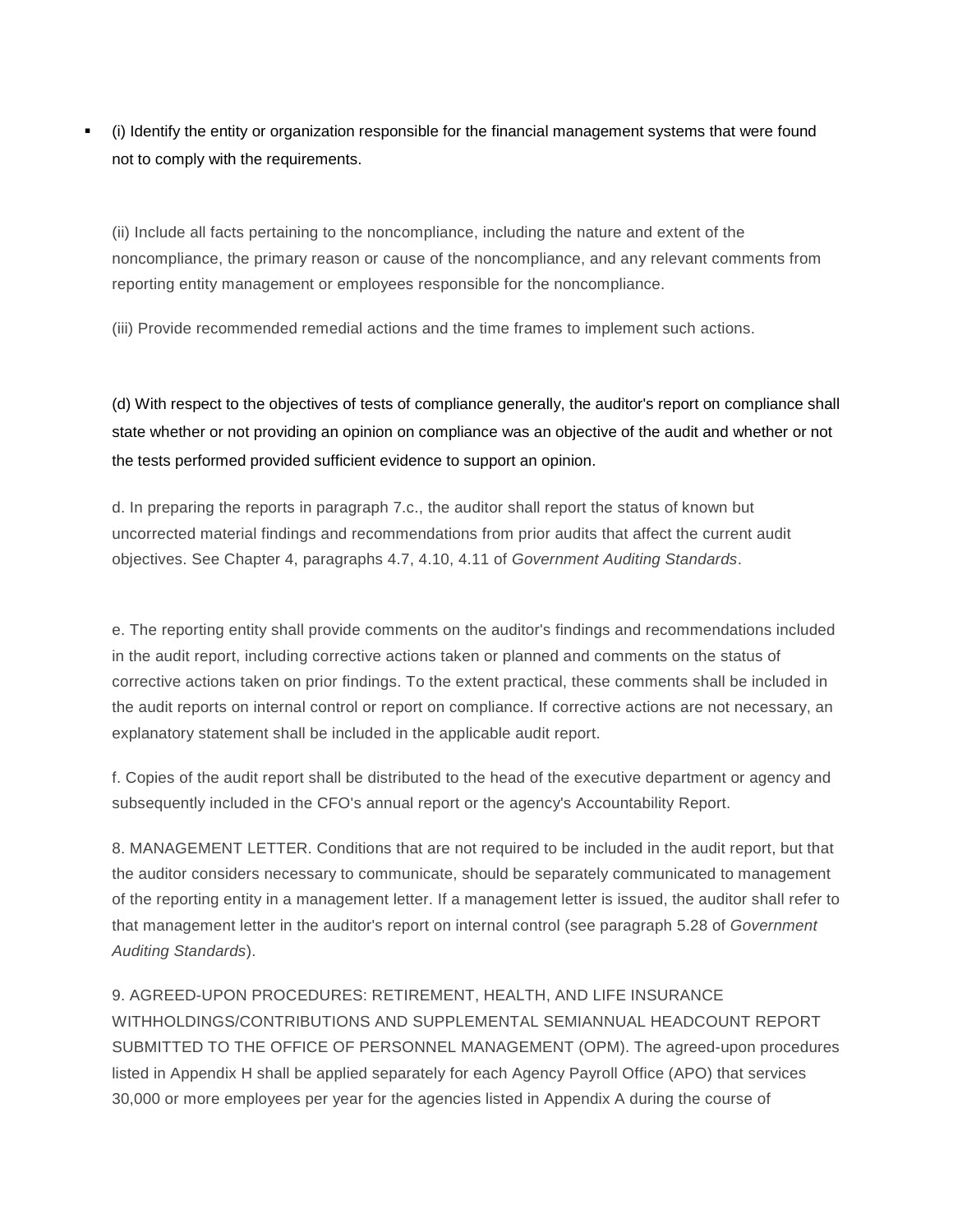conducting audits in accordance with this Bulletin. Additionally, the agreed-upon procedures shall be applied each year to at least one APO per CFOs Act agency (listed in Appendix A). The period subject to the agreed-upon procedures shall be for the 12 months ended September 30 of each year. Reports on the application of these procedures shall be addressed and submitted to the Inspector General of OPM. Report copies shall be provided to OPM's CFO and Associate Director for Retirement and Insurance. These reports shall be submitted no later than December 15 following the end of the fiscal year for which the financial statements are prepared. The provisions of this paragraph are subject to AU Section 622, "Engagements to Apply Agreed-Upon Procedures to Specified Elements, Accounts, or Items of a Financial Statement," *Codification of Statements on Auditing Standards*.

10. INSPECTOR GENERAL OVERSIGHT.

a. IGs shall:

1. (1) Ensure that audits are performed and audit reports completed in a timely manner and in accordance with the requirements of this Bulletin. This responsibility pertains to audits conducted directly by IG staff and audits conducted by independent auditors under contract.

(2) Provide technical advice and liaison to agency officials and independent external auditors.

(3) Obtain or make quality control reviews of audits made by independent external auditors and provide the results, when appropriate, to other interested organizations.

(4) Monitor and report on management's progress in resolving audit findings related to audits made pursuant to this Bulletin, in accordance with the Inspector General Act of 1978, as amended, the provisions of OMB Circular A-50, "Audit Followup," and FFMIA.

# **Table of Appendices**

[Appendix A:](#page-13-0) Executive Departments and Agencies Required to Prepare Financial Statements

[Appendix B:](#page-14-0) Components of Executive Departments and Agencies Required to Prepare Financial **Statements** 

[Appendix C:](#page-15-0) General Laws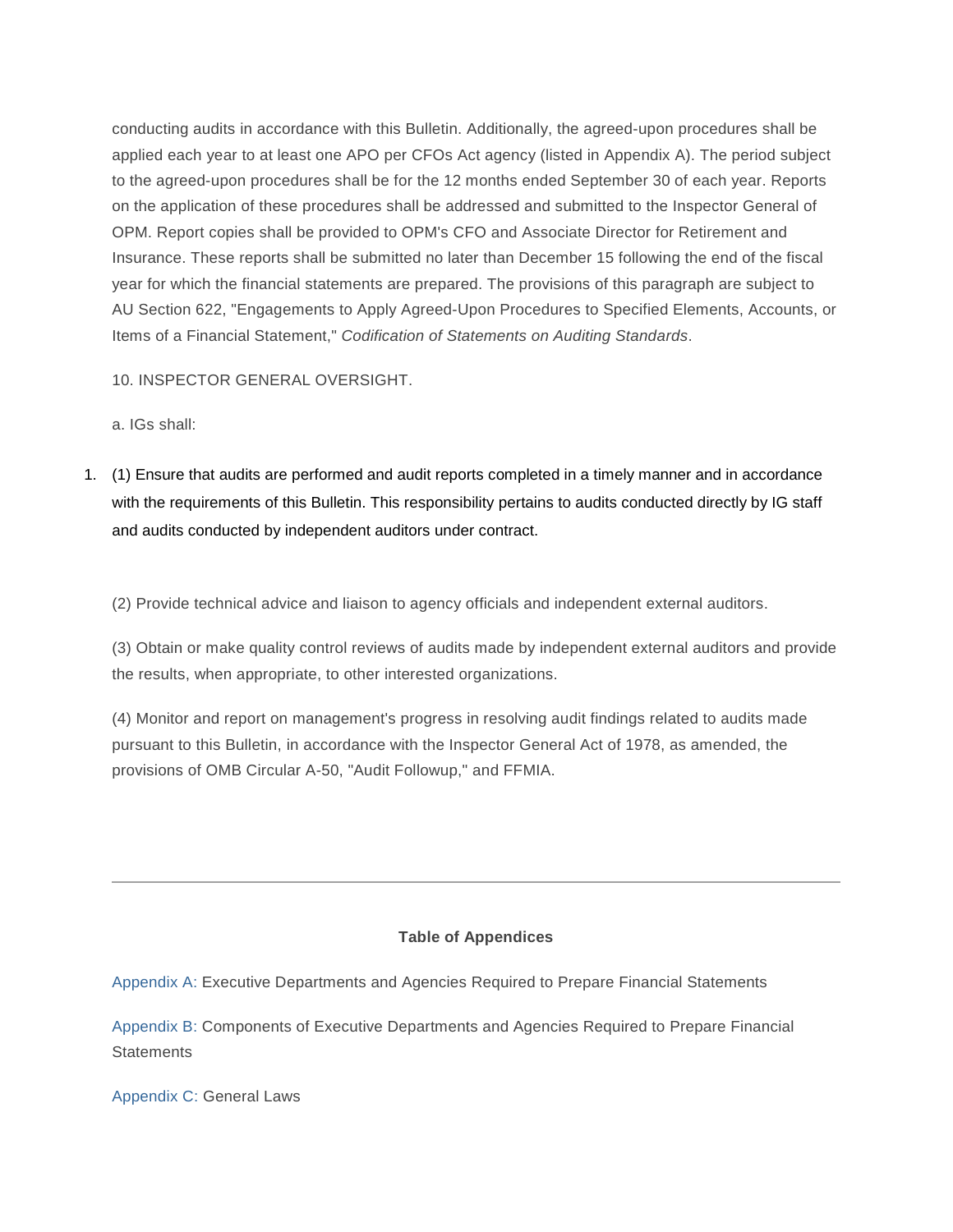[Appendix D:](#page-16-0) The Federal Financial Management Improvement Act of 1996 -- OMB Implementation Guidance for CFOs and IGs

[Appendix E:](#page-22-0) Illustrative Management Representation Letter

[Appendix F:](#page-26-0) Illustrative Auditor's Report on Internal Control

[Appendix G:](#page-28-0) Illustrative Auditor's Report on Compliance with Laws and Regulations

[Appendix H:](#page-30-0) Agreed-Upon Procedures: Retirement, Health, and Life Insurance Withholdings/Contributions and Supplemental Semiannual Headcount Report Submitted to the Office of Personnel Management

## **APPENDIX A**

# <span id="page-13-0"></span>**EXECUTIVE DEPARTMENTS AND AGENCIES REQUIRED TO PREPARE FINANCIAL STATEMENTS**

Department of Agriculture Department of Commerce Department of Defense Department of Education Department of Energy Department of Health and Human Services Department of Housing and Urban Development Department of the Interior Department of Justice Department of Labor Department of State Department of Transportation Department of the Treasury Department of Veterans Affairs Agency for International Development Environmental Protection Agency Federal Emergency Management Agency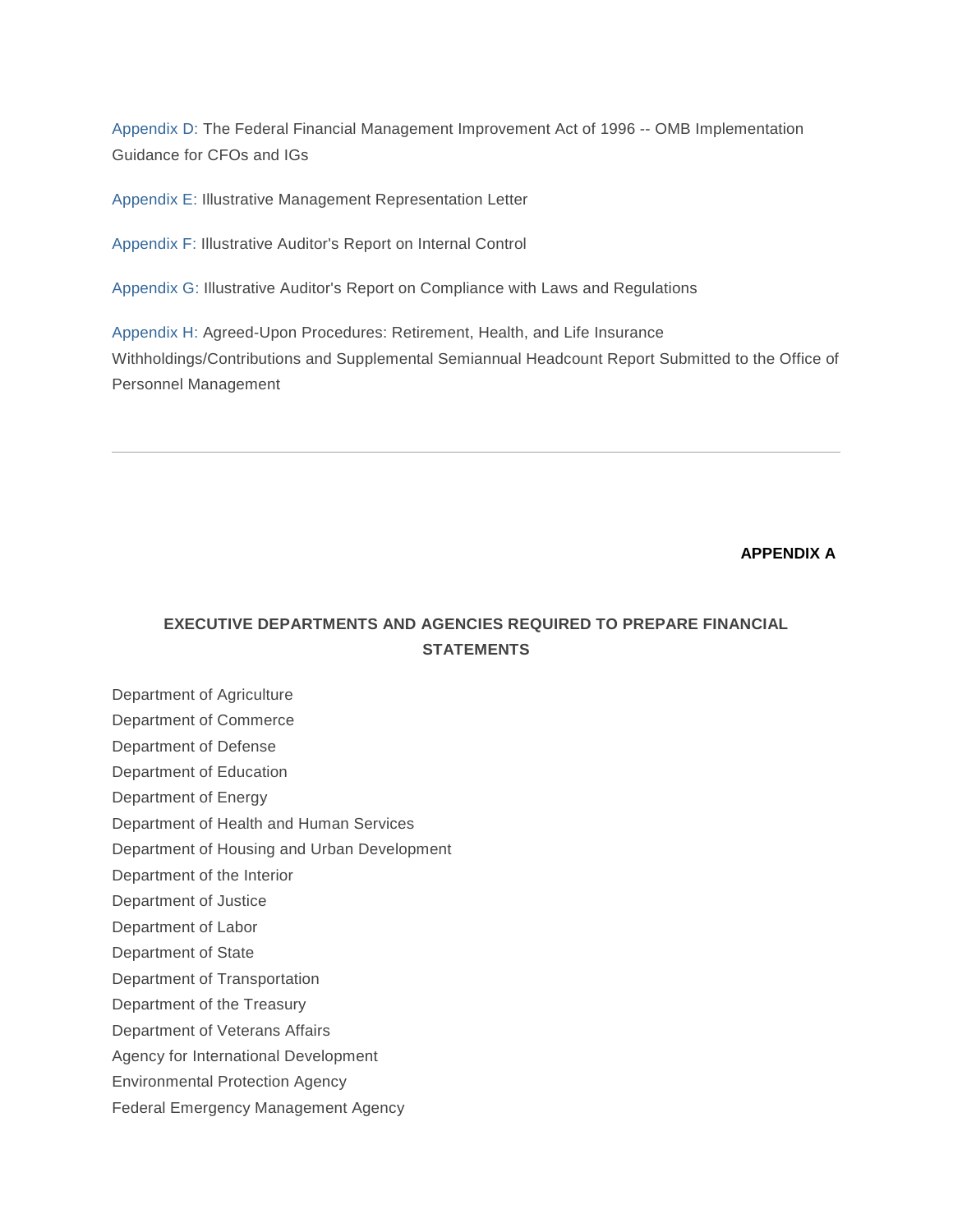General Services Administration National Aeronautics and Space Administration National Science Foundation Nuclear Regulatory Commission Office of Personnel Management Small Business Administration Social Security Administration

**APPENDIX B**

# <span id="page-14-0"></span>**COMPONENTS OF EXECUTIVE DEPARTMENTS AND AGENCIES REQUIRED TO PREPARE FINANCIAL STATEMENT[S\(5\)](https://www.whitehouse.gov/omb/bulletins_98-08#five)**

#### **Department of Agriculture**

Food and Nutrition Service Forest Service Rural Development Mission Area

#### **Department of Defense**

Department of Army General Funds Department of Navy General Funds Department of Air Force General Funds Military Retirement Trust Fund U.S. Army Corps of Engineers Civil Works Program Department of Army Working Capital Fund Department of Navy Working Capital Fund Department of Air Force Working Capital Fund Defense Finance and Accounting Service Working Capital Fund Defense Logistics Agency Working Capital Fund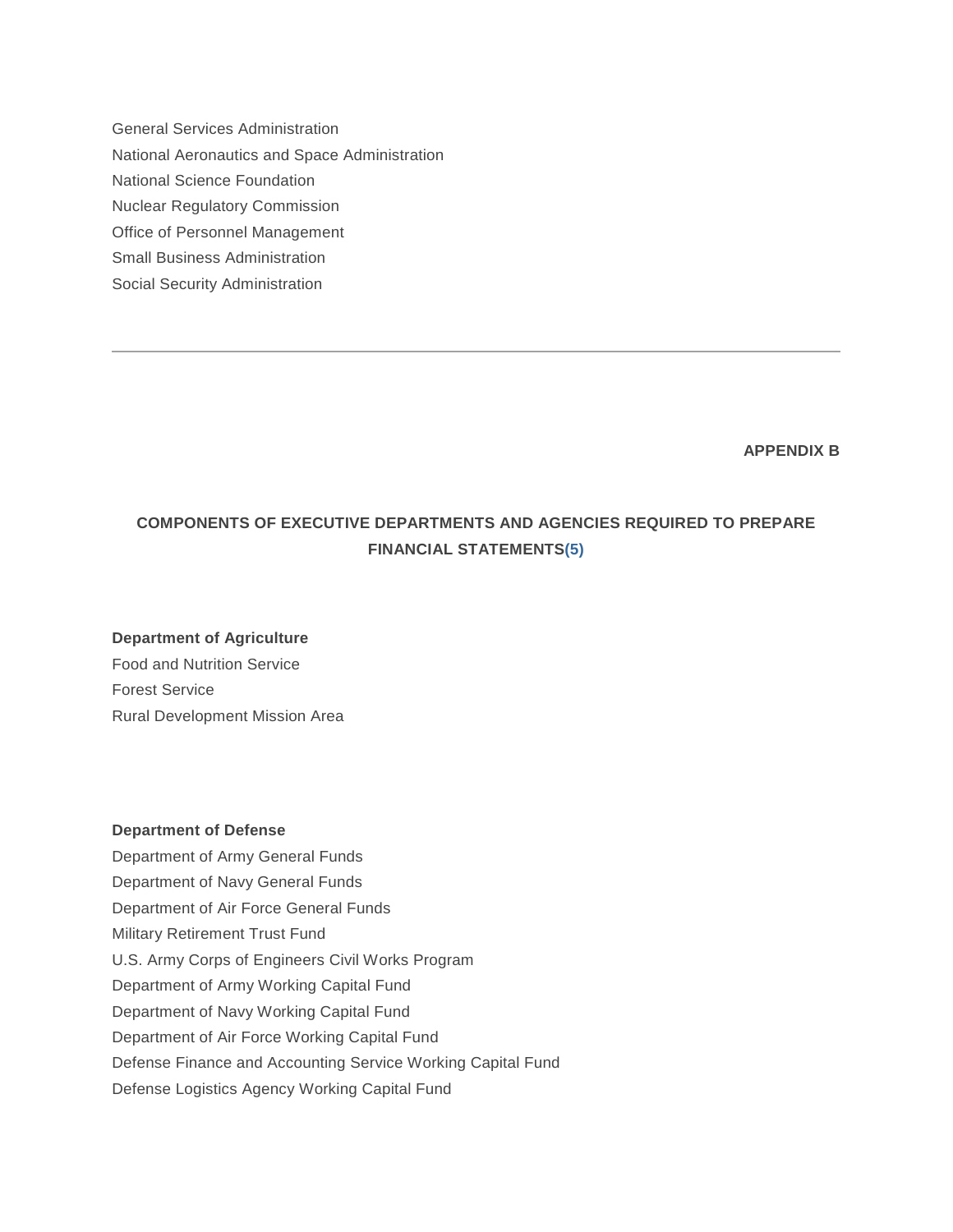#### **Department of Health and Human Services**

Health Care Financing Administration

**Department of Labor** Unemployment Trust Fund

**Department of Transportation** Federal Aviation Administration

Highway Trust Fund

# **Department of the Treasury**

Bureau of Alcohol, Tobacco, and Firearms Internal Revenue Service United States Customs Service

# **Office of Personnel Management**

Civil Service Retirement and Disability Fund Federal Employees Health Benefits Program Federal Employees Life Insurance Program

#### **APPENDIX C**

#### **GENERAL LAWS**

<span id="page-15-0"></span>Anti-Deficiency Act (codified as amended in 31 U.S.C. 1341, 1342, 1351, 1517)

Provisions Governing Claims of the United States Government as provided primarily in sections 3711- 3720E of Title 31, United States Code (including provisions of the Debt Collection Improvement Act of 1996, Pub. L. No. 104-134, 110 Stat. 1321-358, which also is codified in various sections of 5 U.S.C., 18 U.S.C., 26 U.S.C., 28 U.S.C., 31 U.S.C., 42 U.S.C.)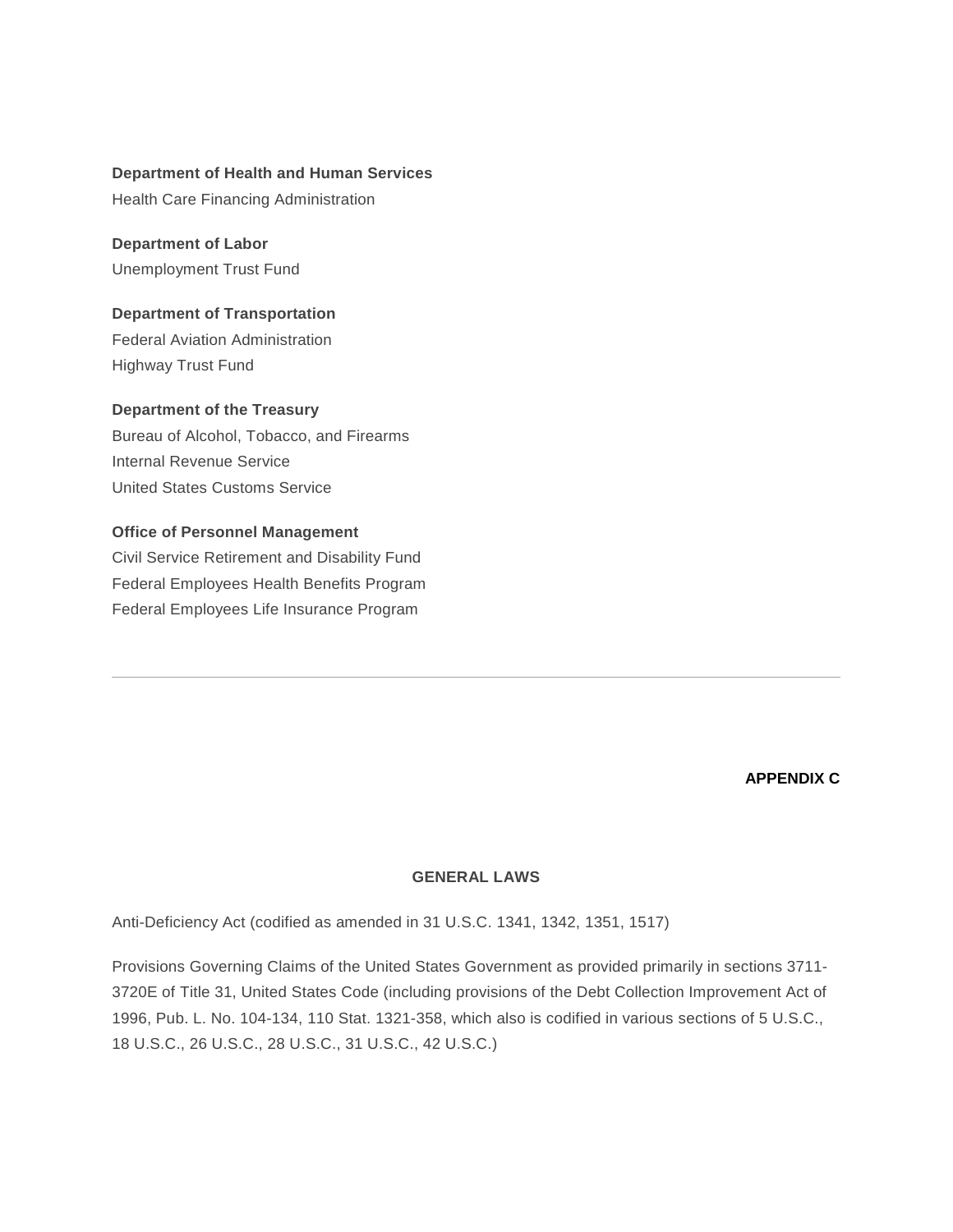Federal Credit Reform Act of 1990, Pub. L. No. 101-508, 104 Stat. 1388-610 (codified in various sections of 2 U.S.C.)

Pay and Allowance System for Civilian Employees as provided primarily in Chapters 51-59 of Title 5, United States Code

Prompt Payment Act (codified as amended in 31 U.S.C. 3901-3907)

#### **APPENDIX D**

# <span id="page-16-0"></span>**THE FEDERAL FINANCIAL MANAGEMENT IMPROVEMENT ACT OF 1996**

#### **OMB IMPLEMENTATION GUIDANCE FOR CFOs and IGs**

#### **Introduction**

The Federal Financial Management Improvement Act of 1996 (FFMIA), 31 U.S.C. 3512, fundamentally does two things:

- establishes in statute certain financial management system requirements that are already established by Executive Branch policies, and
- establishes new requirements for auditors to report on agency compliance with these basic requirements, and for agency heads and agency management to correct deficiencies within a certain time period.

This Act applies only to audits of the entities listed in Appendices A and B of OMB Bulletin 98-08.

#### **Substantive Statutory Requirement**

The 1997 Omnibus Consolidated Appropriations Act includes Title VIII, the Federal Financial Management Improvement Act of 1996. Section 803(a) of this Act states:

"In General -- Each agency shall implement and maintain financial management systems that comply substantially with Federal financial management systems requirements, applicable Federal accounting standards, and the United States Government Standard General Ledger (SGL) at the transaction level."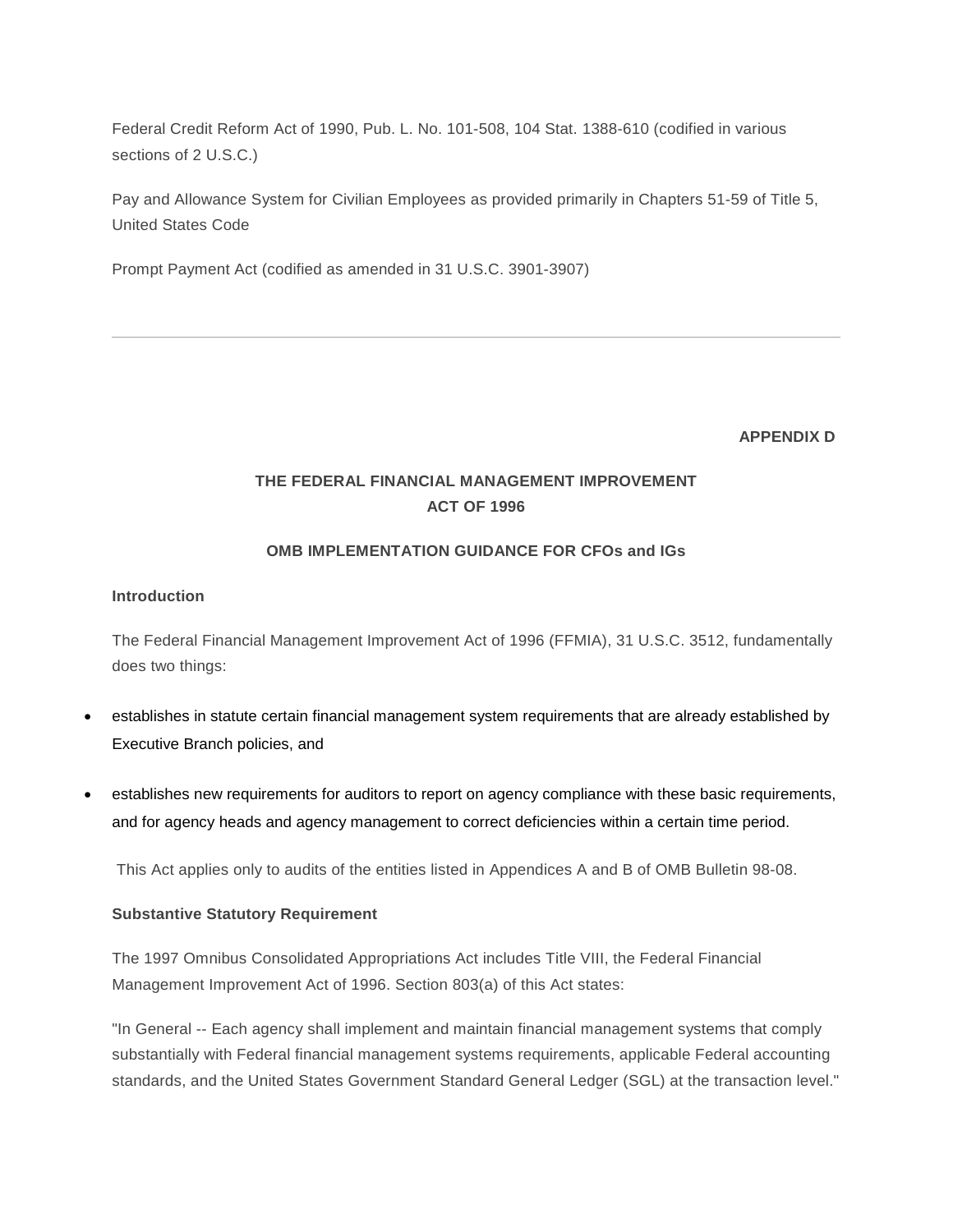These three requirements -- Federal financial management system requirements, applicable Federal accounting standards, and the SGL -- are already well-established in Executive Branch policy documents. These documents, which are described in more detail below, include: OMB Circulars (A-127, "Financial Management Systems" and A-134, "Financial Accounting Principles and Standards"), Joint Financial Management Improvement Program (JFMIP) documents (such as the Core System Requirements), and Treasury Department policies.

Section 803 (a) of FFMIA does not establish any new financial system requirements.

Other sections of FFMIA establish new procedural requirements. However, these new requirements follow the basic principles established in Federal audit policies:

- Section 803 (b)(1) requires that auditors report whether agency systems substantially comply with Federal financial management systems requirements;
- Section 803 (c)(1) requires that the head of each agency determine whether the agency's financial management systems comply with the Act, based on a review of the report on the applicable agencywide audited financial statement and any other information the head of the agency considers relevant and appropriate;
- Section 803 (c)(3) requires that, when the agency head disagrees with the auditor's findings, the Director of OMB shall review such determinations and provide a report on the findings to the appropriate committees of the Congress;
- Section 803 (c)(3) requires that when the agency head agrees with the auditor's findings of noncompliance, a remediation plan shall be developed, in consultation with OMB, that describes the resources and milestones for achieving compliance; and
- Section 804 (b) requires that the Inspector General (IG) report on agency progress in achieving compliance in the IG's semiannual report required by the IG Act, as amended.

In addition to these reporting requirements, both OMB and GAO have annual reporting requirements under the Act. More detailed information regarding agency responsibilities follows.

# **Relationship to Section 4 of FMFIA (the Integrity Act)**

There is a close, if not overlapping, relationship between FFMIA and the Federal Managers' Financial Integrity Act (FMFIA). Since the acronyms are similar, this guidance refers to FMFIA as the Integrity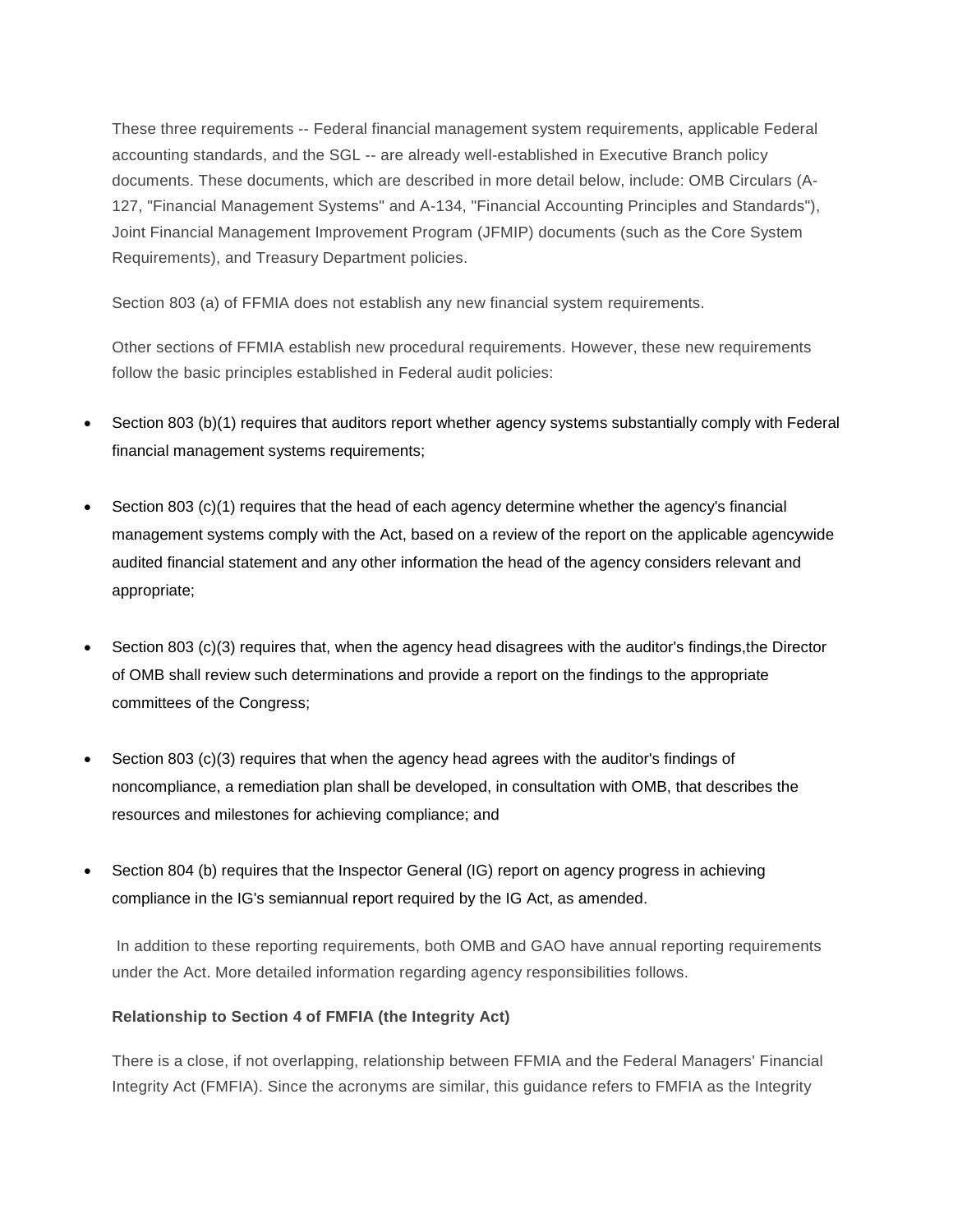Act. The Integrity Act requires that the agency head, on an annual basis no later than December 31, provide an assurance statement with respect to agency management controls (Section 2) and agency compliance with financial management system requirements (Section 4). For the most part, in many agencies, the Integrity Act statement of assurance for Section 4 provides management's assertion of compliance with section 803(a) of FFMIA.

# **Section 803, Implementation of FFMIA**

Section 803 (a), cited above, states: "In General -- Each agency shall implement and maintain financial management systems that comply substantially with Federal financial management systems requirements, applicable Federal accounting standards, and the United States Government Standard General Ledger (SGL) at the transaction level."

This section of the guidance more fully describes (1) Federal financial management systems requirements; (2) applicable Federal accounting standards; and (3) the SGL at the transaction level. In each section, information is provided on substantial compliance and types of indicators to be used in assessing whether an agency is in substantial compliance. The criteria are broad and flexible; yet, they provide a practical basis for measuring achievement in complying with the FFMIA requirements.

# **(1) Federal Financial Management Systems Requirements**

Circular A-127 prescribes policies and standards for agencies to follow in developing, operating, evaluating, and reporting on financial management systems. In addition, Circular A-127 also incorporates by reference: Circular A-123, "Management Accountability and Control;" Circular A-130, "Management of Federal Information Resources;" other operating policies and related requirements prescribed by OMB; and Federal Financial Management Systems Requirements issued by JFMIP.

The financial management systems subject to the requirements of FFMIA are included in the inventory of financial management systems subject to the requirements of Section 4 of the Integrity Act.

Compliance with the financial management systems requirements of FFMIA applies to all financial management systems essential to meeting financial statement preparation and budgetary reporting requirements.

An agency of the Federal Government is considered to be in substantial compliance with financial management system requirements if:

• Financial management systems meet Circular A-127 requirements which, for purposes of complying with this Act, call for systems to: support management's fiduciary role; support the legal, regulatory, and other special management requirements of the agency; support the budget execution functions; support fiscal management of program delivery and program decision-making; comply with internal and external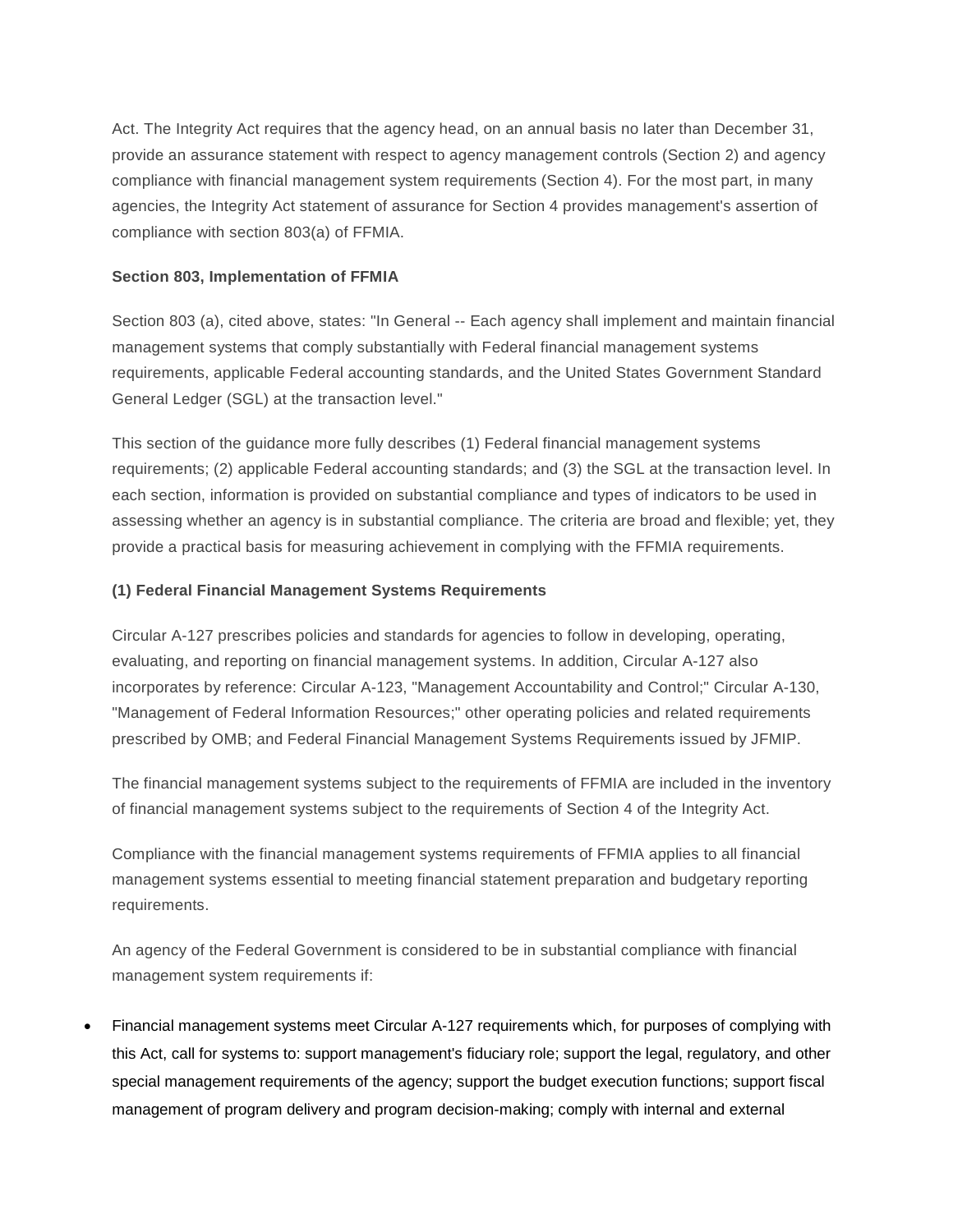reporting requirements, including, as necessary, the requirement for financial statements prepared in accordance with the form and content prescribed by OMB and reporting requirements prescribed by Treasury; and be monitored by agency staff to ensure the integrity of financial data. This is accomplished through a unified set of systems comprised of financial systems and financial portions of mixed systems. These systems may or may not be operated by the CFO's office.

- Financial management systems follow requirements published in JFMIP's Federal Financial Management System Requirements series which prescribe the functions that must be performed by systems to capture information for financial statement preparation.
- Compensating procedures are applied to financial management information produced by third parties, such as service bureaus, when it is determined that systems used by third parties to provide those services do not comply with the provisions of the FFMIA.
- Security over financial information is provided in accordance with Circular A-130, Appendix 3.
- Internal controls over financial management systems are designed properly and operating effectively. Internal controls are described in OMB Bulletin 98-08. It is not expected that the scope of the auditor's work in this area would extend beyond the requirements of the Bulletin.

Indicators:

- Annual assurance statement issued pursuant to the Section 4 Integrity Act report does not reflect any material non-conformance related to financial management systems covered by FFMIA.
- Audit procedures performed for the purpose of obtaining evidence in support of the auditor's opinion on the financial statements did not disclose material weaknesses or noncompliance with legal or regulatory requirements of the agency[.\(6\)](#page-36-1)
- Standard budget execution information is provided on a timely basis to OMB and Treasury in the manner requested and is consistent with budget execution information used internally within the agency.
- Agency senior management and program managers have access to timely financial information on the status of funds (commitments, reservation and obligations) by operating units and programs that allows analysis of data for decision-making.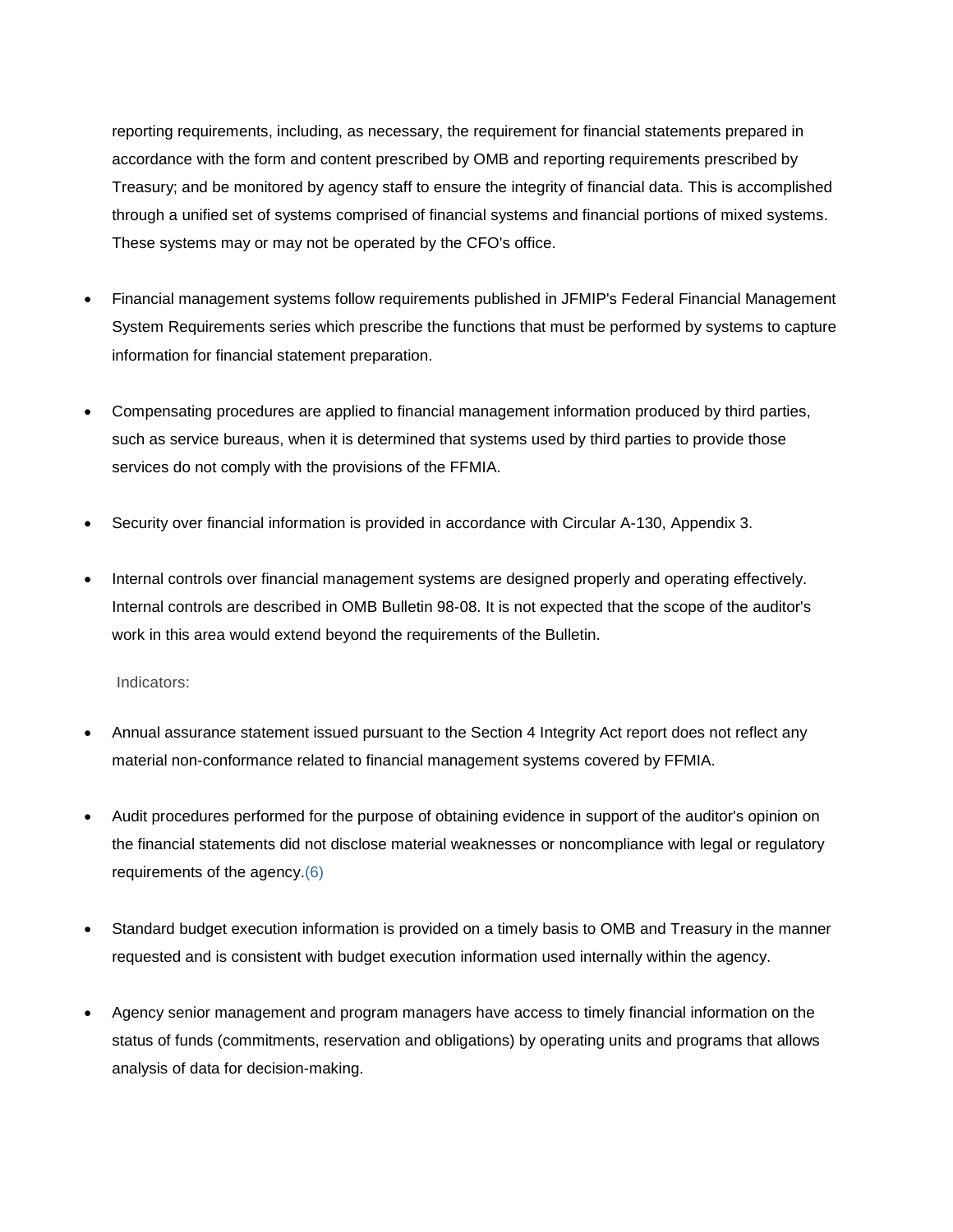- Funds control decisions are based on information provided from the agency's financial management systems.
- The agency core financial system, supported by other systems containing the detailed data summarized in the core financial system, is the source of information used in the preparation of the annual financial statements and other internal and external reporting requirements. Detailed information contained in these other systems also may be used as the source information for reporting where summarized information contained in the agency core system does not provide the details necessary to meet reporting requirements.
- The agency has a management control program that identifies and reports deficiencies in financial management systems, including deficiencies resulting in a lack of substantial compliance with the three requirements of FFMIA, and ensures such deficiencies are corrected.

# **(2) Federal Accounting Standards**

An agency of the Federal Government will be considered in substantial compliance with Federal accounting standards if the agency prepares audited financial statements in accordance with the hierarchy of Federal accounting standards included in paragraph 5 of OMB Bulletin 98-08. Substantial compliance does not require all transactions to be in full compliance with Federal accounting standards at the point of original entry, but that financial information used in the preparation of financial statements, based on such transactions, is adequately supported by detailed financial records (automated or manual).

#### Indicators:

- An unqualified opinion on the agency's financial statements. For a qualified opinion, a review of the underlying reasons for the qualified opinion is needed to determine whether or not the agency is in substantial compliance with this requirement. In limited circumstances, a qualified opinion on the agency's financial statements may indicate substantial compliance with this requirement when it is solely due to reasons other than the agency's ability to prepare auditable financial statements. Further, a disclaimer of opinion may not indicate that there is a lack of substantial compliance with this requirement when it results from a material uncertainty, such as resolution of litigation or projecting future economic events.
- The audit disclosed no material weaknesses in internal controls that affect the agency's ability to prepare auditable financial statements and related disclosures[.\(7\)](#page-36-2)

**(3) SGL at the Transaction Level**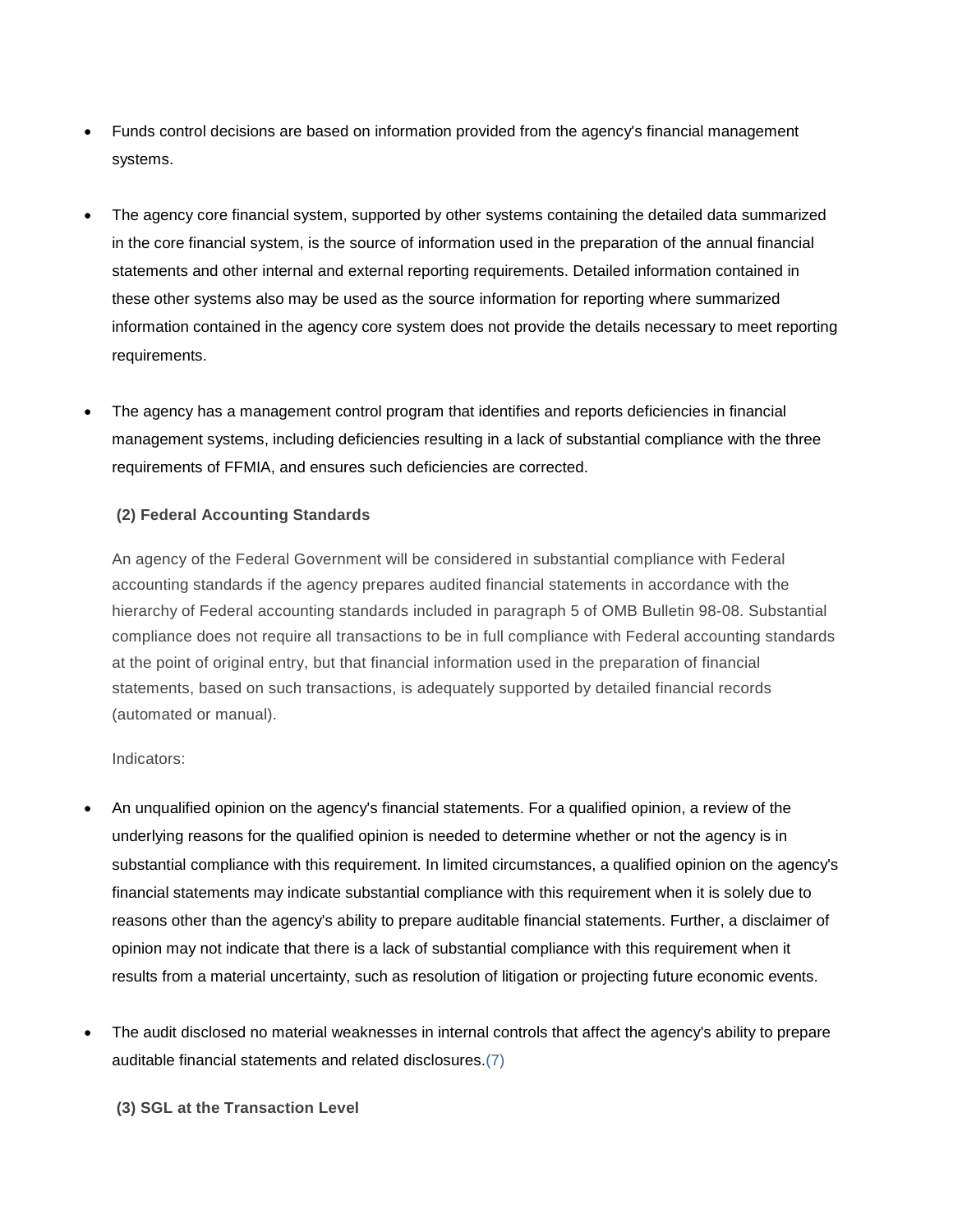Implementing the SGL at the transaction level requires that the Core Financial System General Ledger Management Function is in full compliance with the SGL chart of accounts descriptions and posting rules; transactions from feeder systems are summarized and fed into the Core Financial System's General Ledger following SGL requirements through an interface (automated or manual); detail supporting the interface transactions can be traced back to the source transactions in the feeder systems; and the feeder systems process transactions consistent with SGL account descriptions and posting.

An agency of the Federal Government will be considered in substantial compliance with the SGL at the transaction level requirement if the agency's classification of financial events for its financial statements and required financial information provided to the Department of the Treasury and OMB is consistent with the account descriptions and posting rules as approved by the SGL Board and published by the Treasury Department's Financial Management Service in the *Treasury Financial Manual*.

Indicators:

- The agency's core financial system uses the SGL number to capture financial information, or the agency uses an alternative code (pseudo-code) following the same account descriptions and posting rules that are used by the SGL to capture financial information, and the information can be appropriately matched to SGL codes for reporting to OMB or Treasury and for preparing financial statements. The use of the SGL code in the feeder system is not necessary as long as the code definitions used to capture information are consistent with the SGL definitions.
- Systems must capture information using the same descriptions and posting rules as in the SGL. Detailed information captured in feeder systems can be summarized in the Core Financial System; however, information shall be captured and summarized so that it follows the SGL descriptions and posting rules and is captured at the level necessary to meet OMB or Treasury reporting requirements and for preparing financial statements.
- Transactions can be traced back to the source/point-of-entry in the feeder systems and to supporting information.

#### **Audit Considerations**

Based on the foregoing, the auditor shall use professional judgment in determining substantial compliance with the systems requirements of FFMIA. However, lack of substantial compliance with the requirements in any one or more of the three areas included in FFMIA -- Federal financial management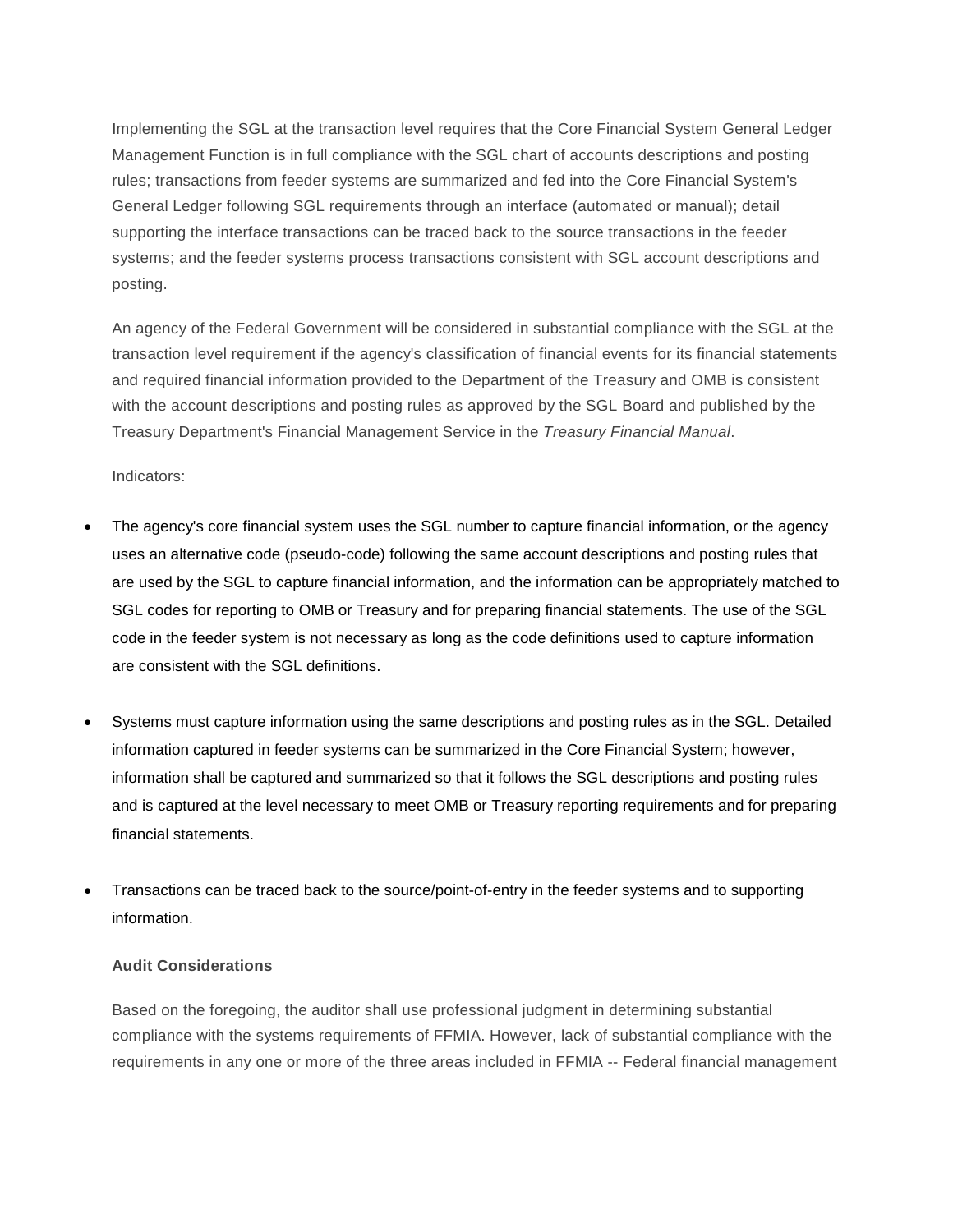system requirements, Federal accounting standards, and the SGL -- would result in lack of substantial compliance with FFMIA.

Further, a lack of substantial compliance with any one or more of the indicators described herein would typically result in a lack of substantial compliance with one or more of the three areas described above and, thus, a lack of substantial compliance with the systems requirements of FFMIA. Judgment shall be used in determining a lack of substantial compliance with an indicator. For instance, if an auditor finds that a few budget execution reports were submitted late to OMB and contained minor inaccuracies, this may not result in a lack of substantial compliance with the indicator regarding standard budget execution information.

# **APPENDIX E**

# <span id="page-22-0"></span>**ILLUSTRATIVE MANAGEMENT REPRESENTATION LETTE[R\(8\)](#page-36-3)**

[Entity Letterhead]

[Date of auditor's report]

[Name and title of head of audit organization] [Address of audit organization]

Dear [name of head of audit organization]:

This letter is in connection with your audits of the [entity's] Principal Statements and Required Supplementary Stewardship Information (hereinafter referred to as "financial statements") (list Principal Statements and Required Supplementary Stewardship Information) as of [end of year(s) covered by principal statements and required supplementary stewardship information and for the year(s) then ended] for the purposes of (1) expressing an opinion as to whether the principal statements and required supplementary stewardship information are presented fairly, in all material respects, in conformity with Federal accounting standards, and (2) reporting whether the agency's financial management systems substantially comply with Federal financial management systems requirements, applicable Federal accounting standards, and the U.S. Government Standard General Ledger at the transaction level as of [the end of the period(s) covered by the financial statements].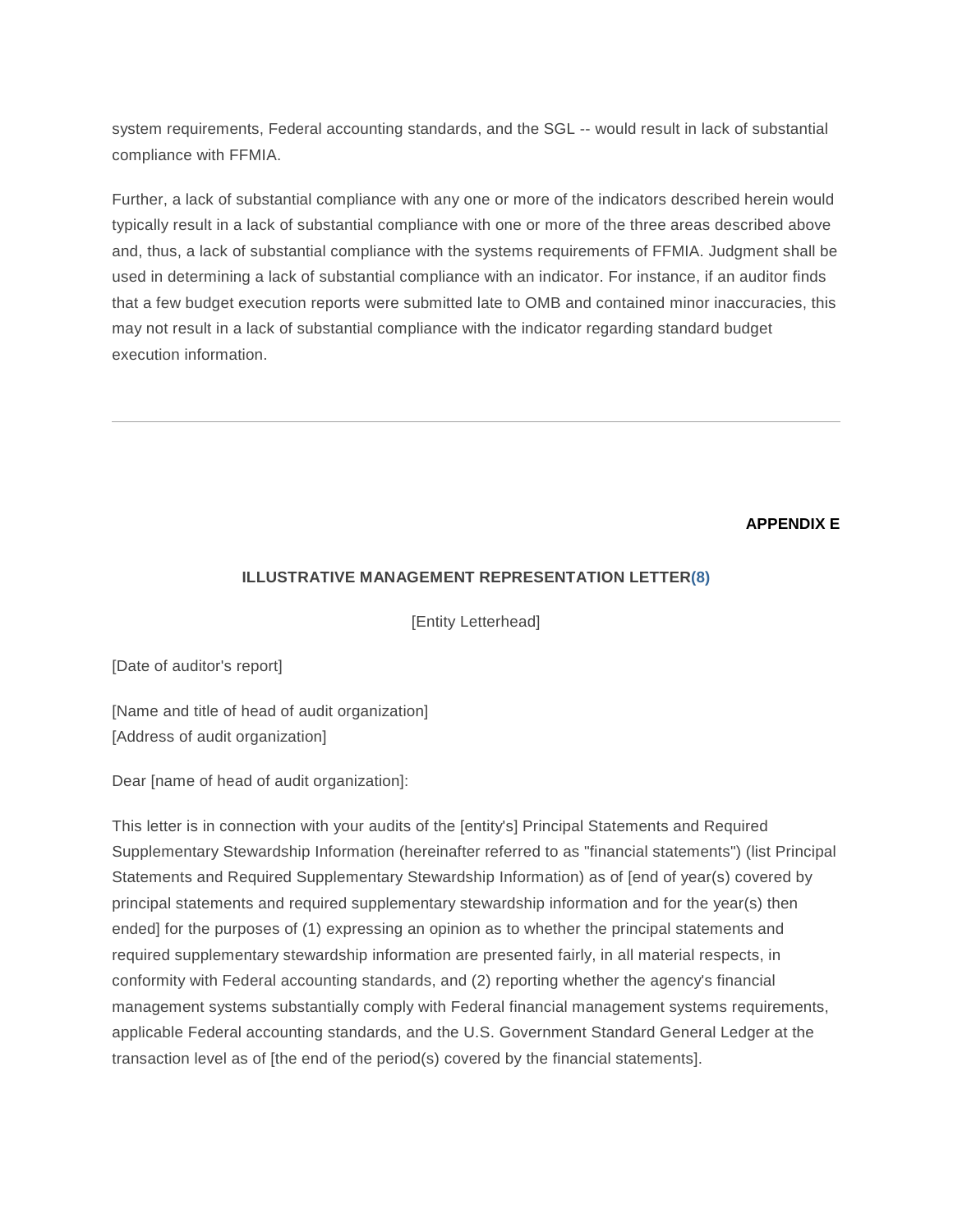We confirm, to the best of our knowledge and belief, the following representations made to you during your audits, that these representations are as of the date of your auditor's report, and pertain to the period [or periods] covered by the principal financial statements. [*If comparative statements are presented the following sentence should be added:* "These representations update the representations we provided in conjunction with your audit of the financial statements as of and for the year ended (state year)."]

1. We are responsible for the fair presentation of the financial statements in conformity with Federal accounting standards [or, where applicable, for the fair presentation of the financial statements in conformity with generally accepted accounting principles].

2. The financial statements are fairly presented in conformity with Federal accounting standards [or, where applicable, generally accepted accounting principles].

3. We have made available to you, all

a. financial records and related data,

b. where applicable, minutes of meetings of the Board of Directors [or other similar bodies] or summaries of actions of recent meetings for which minutes have not been prepared, and

c. communications from OMB concerning noncompliance with or deficiencies in financial reporting practices.

4. There are no material transactions that have not been properly recorded in the accounting records underlying the financial statements or disclosed in the notes to the financial statements.

5. The [entity] has satisfactory title to all owned assets, including stewardship property, plant, and equipment; such assets have no liens or encumbrances, nor have any assets been pledged.

6. We have no plans or intentions that may materially affect the carrying value or classification of assets and liabilities.

7. Guarantees under which the agency is contingently liable have been properly reported or disclosed.

8. Related party transactions and related accounts receivable or payable, including assessments, loans, and guarantees have been properly recorded and disclosed.

9. All intra-governmental transactions and activities have been appropriately recorded, reported, and disclosed.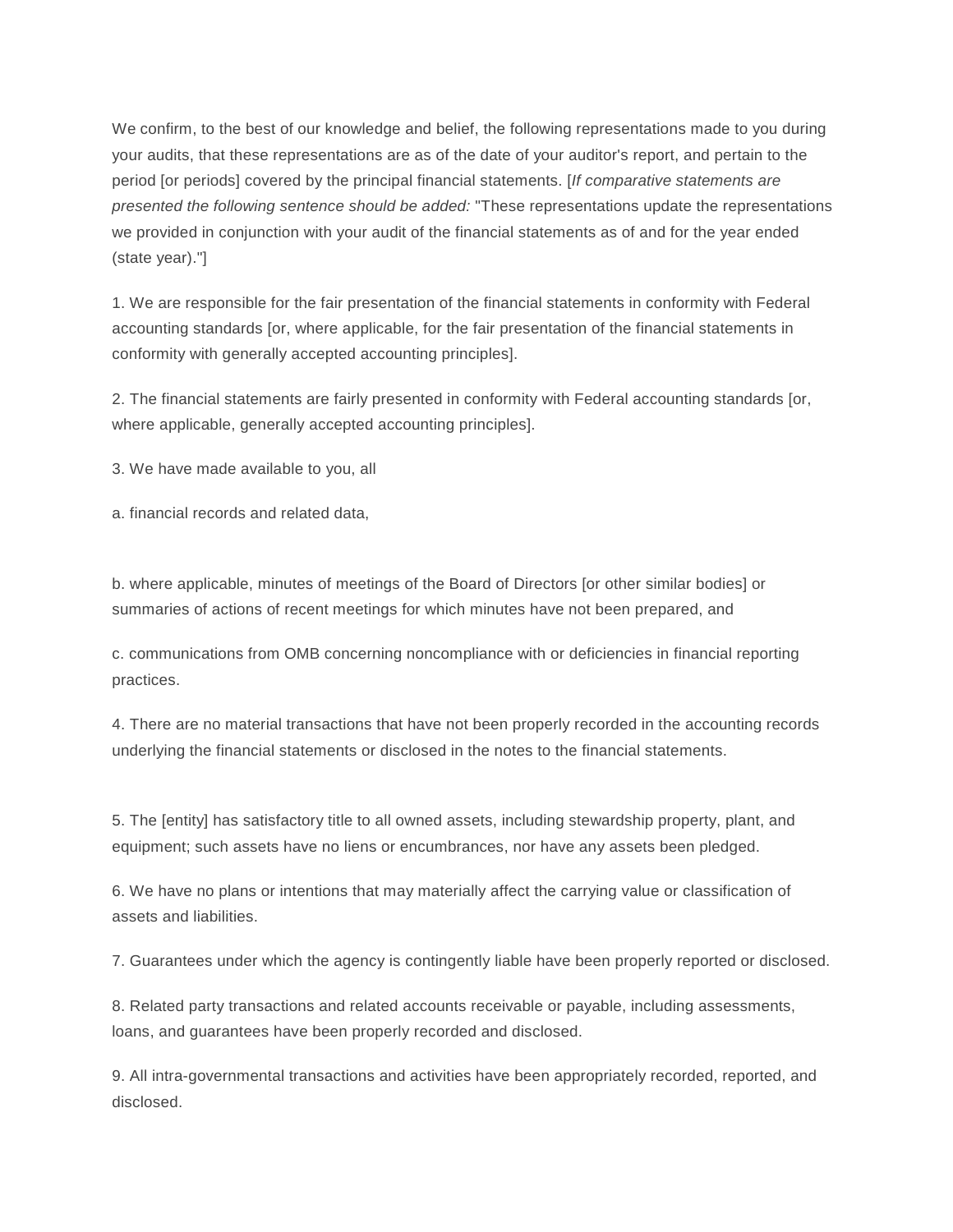10. There are no:

a. possible violations of laws or regulations whose effects should be considered for disclosure in the financial statements or as a basis for recording a loss contingency,

b. material liabilities or gain or loss contingencies that are required to be accrued or disclosed, that have not been accrued or disclosed, or

c. unasserted claims or assessments that are probable of assertion and that must be disclosed, that have not been disclosed.

11. We have complied with all aspects of contractual agreements that would have a material effect on the financial statements in the event of noncompliance.

12. No material events or transactions have occurred subsequent to [the date of latest audited financial statements] that have not been properly recorded in the financial statements and required supplementary stewardship information or disclosed in the notes thereto.

13. There has been no material fraud (intentional misstatements or omissions of amounts or disclosures in financial statements and misappropriation of assets that could have a material affect on the financial statements) or any fraud involving management or employees who have significant roles in internal control. [Fraud meeting foregoing criteria should be described.]

14. We are responsible for establishing and maintaining internal control.

15. Pursuant to the Federal Managers Financial Integrity Act, we have assessed the effectiveness of [entity's] internal control in achieving the following objectives:

a. Reliability of financial reporting - transactions are properly recorded, processed, and summarized to permit the preparation of the financial statements and Required Supplementary Stewardship Information in accordance with Federal accounting standards, and the safeguarding of assets against loss from unauthorized acquisition, use, or disposition;

b. Compliance with applicable laws and regulations - transactions are executed in accordance with: (i) laws governing the use of budget authority and other laws and regulations that could have a direct and material effect on the financial statements, and (ii) any other laws, regulations, and governmentwide policies identified by the Office of Management and Budget (OMB) in Appendix C of OMB Bulletin 98- 08; and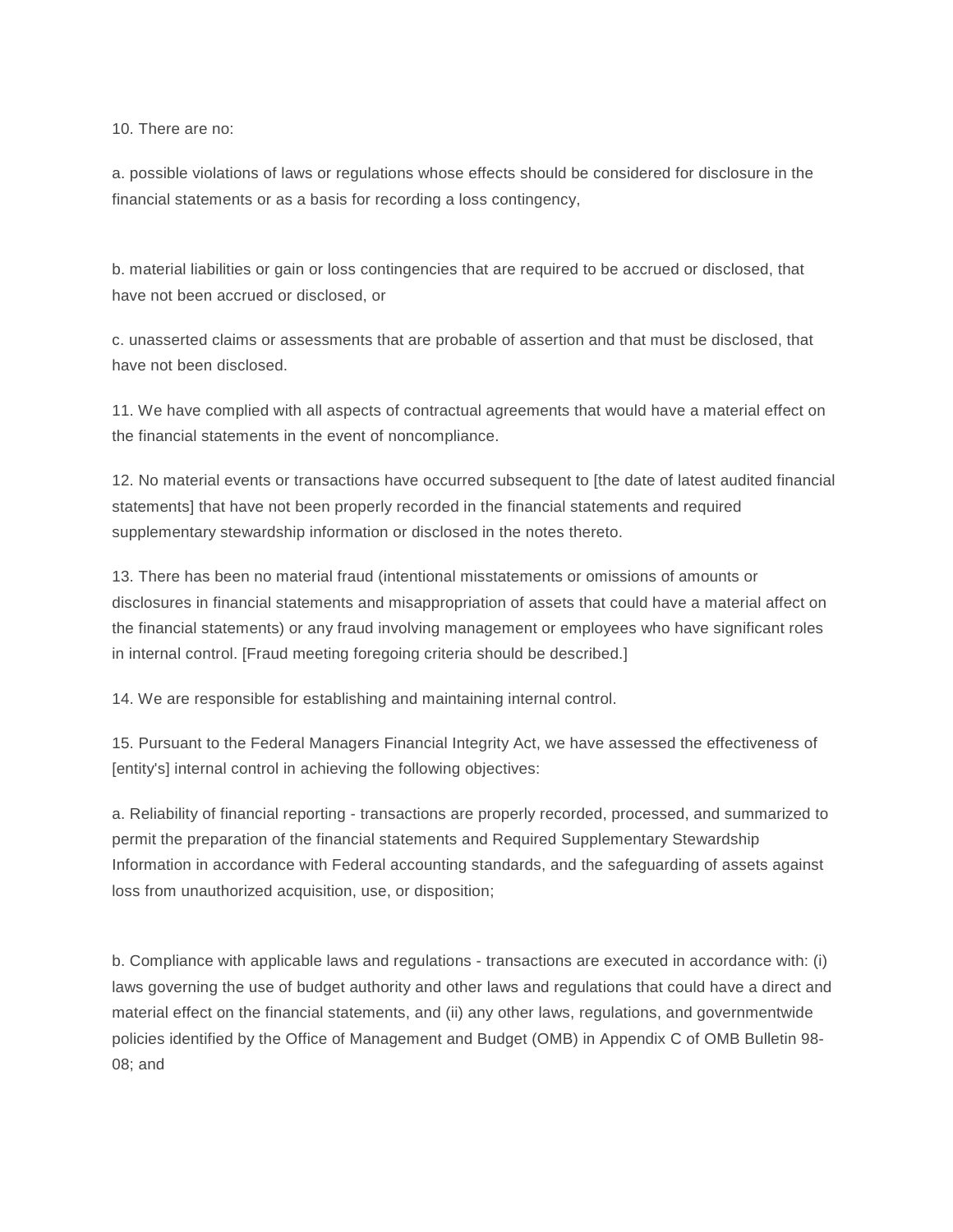c. Reliability of performance reporting - transactions and other data that support reported performance measures are properly recorded, processed, and summarized to permit the preparation of performance information in accordance with criteria stated by management.

16. Those controls in place on September 30, XXXX [or date of latest audited financial statements] provided reasonable assurance that the foregoing objectives are met.

*If there are material weaknesses in internal control, the forgoing representation should be modified to read: "Those controls in place on September 30, XXXX, provided reasonable assurance that the foregoing objectives are met except for the effects of the material weaknesses discussed below or in the attachment," or a statement that "internal controls are not effective" or "do not meet the foregoing objectives."*

17. We are responsible for implementing and maintaining financial management systems that comply substantially with Federal financial management systems requirements contained in OMB Circular A-127, "Financial Management Systems," applicable Federal accounting standards, and the United States Government Standard General Ledger (SGL) at the transaction level.

18. We have assessed the financial management systems to determine whether they comply substantially with these Federal financial management systems requirements. Our assessment was based on criteria established under OMB Circular A-127 and guidance issued by OMB and included in Appendix D of OMB Bulletin 98-08.

19. The financial management systems complied substantially with Federal financial management systems requirements, applicable Federal accounting standards, and the SGL at the transaction level as of the [date of financial statements].

*[If the financial management systems did not substantially comply, the following paragraphs should be used instead:*

*As of [date of financial statements], the entity's financial management systems do not comply substantially with the Federal financial management systems requirements.*

*Identify herein or in an attachment all the facts pertaining to the noncompliance, including the nature and extent of the noncompliance and the primary reason or cause of the noncompliance.*

*This representation does not change the representation in paragraph 2 of this letter.]*

20. We are responsible for [entity's] compliance with applicable laws and regulations.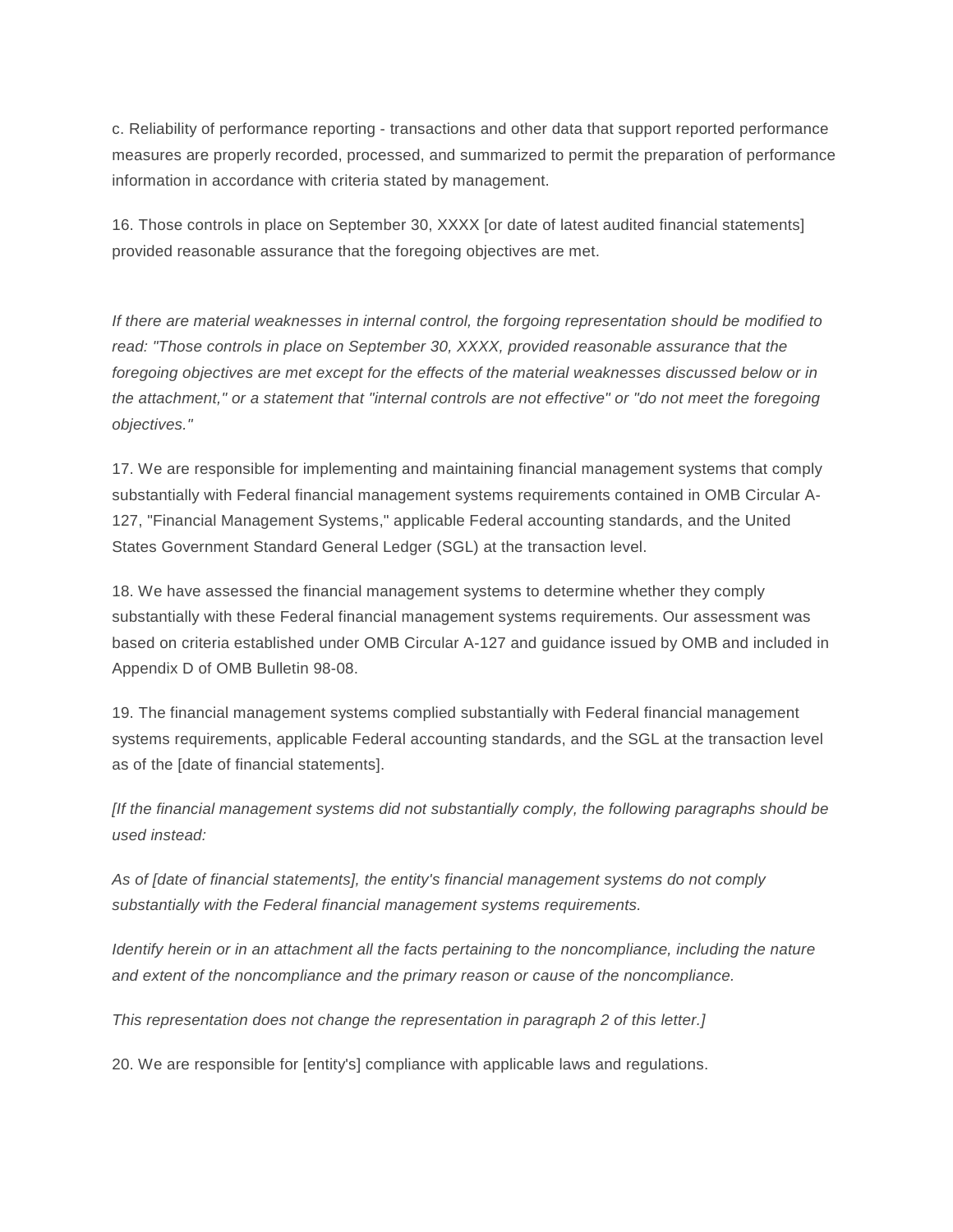21. We have identified and disclosed to you all laws and regulations that have a direct and material effect on the determination of financial statement amounts.

22. We have disclosed to you all known instances of noncompliance with laws and regulations.

[Signed by Agency Head] [Signed by Chief Financial Officer]

# **APPENDIX F**

# <span id="page-26-0"></span>**ILLUSTRATIVE AUDITOR'S REPORT ON INTERNAL CONTROL**

#### *[Addressee]*

We have audited the Principal Statements and Required Supplementary Stewardship Information (hereinafter referred to as "financial statements") of [*Name of Federal Agency*] as of and for the year ended September 30, XXXX, and have issued our report thereon dated \_\_\_\_\_\_\_\_\_\_\_\_\_. We conducted our audit in accordance with generally accepted auditing standards; the standards applicable to financial audits contained in *Government Auditing Standards*, issued by the Comptroller General of the United States; and, Office of Management and Budget (OMB) Bulletin No. 98-08, "Audit Requirements for Federal Financial Statements."

In planning and performing our audit, we considered [*Name of Federal Agency*]'s internal control over financial reporting by obtaining an understanding of the agency's internal controls, determined whether these internal controls had been placed in operation, assessed control risk, and performed tests of controls in order to determine our auditing procedures for the purpose of expressing our opinion on the financial statements and not to provide assurance on the internal control over financial reporting. Consequently, we do not provide an opinion on internal controls[.\(9\)](#page-36-4)

Our consideration of the internal control over financial reporting would not necessarily disclose all matters in the internal control over financial reporting that might be reportable conditions. Under standards issued by the American Institute of Certified Public Accountants, reportable conditions are matters coming to our attention relating to significant deficiencies in the design or operation of the internal control that, in our judgment, could adversely affect the agency's ability to record, process,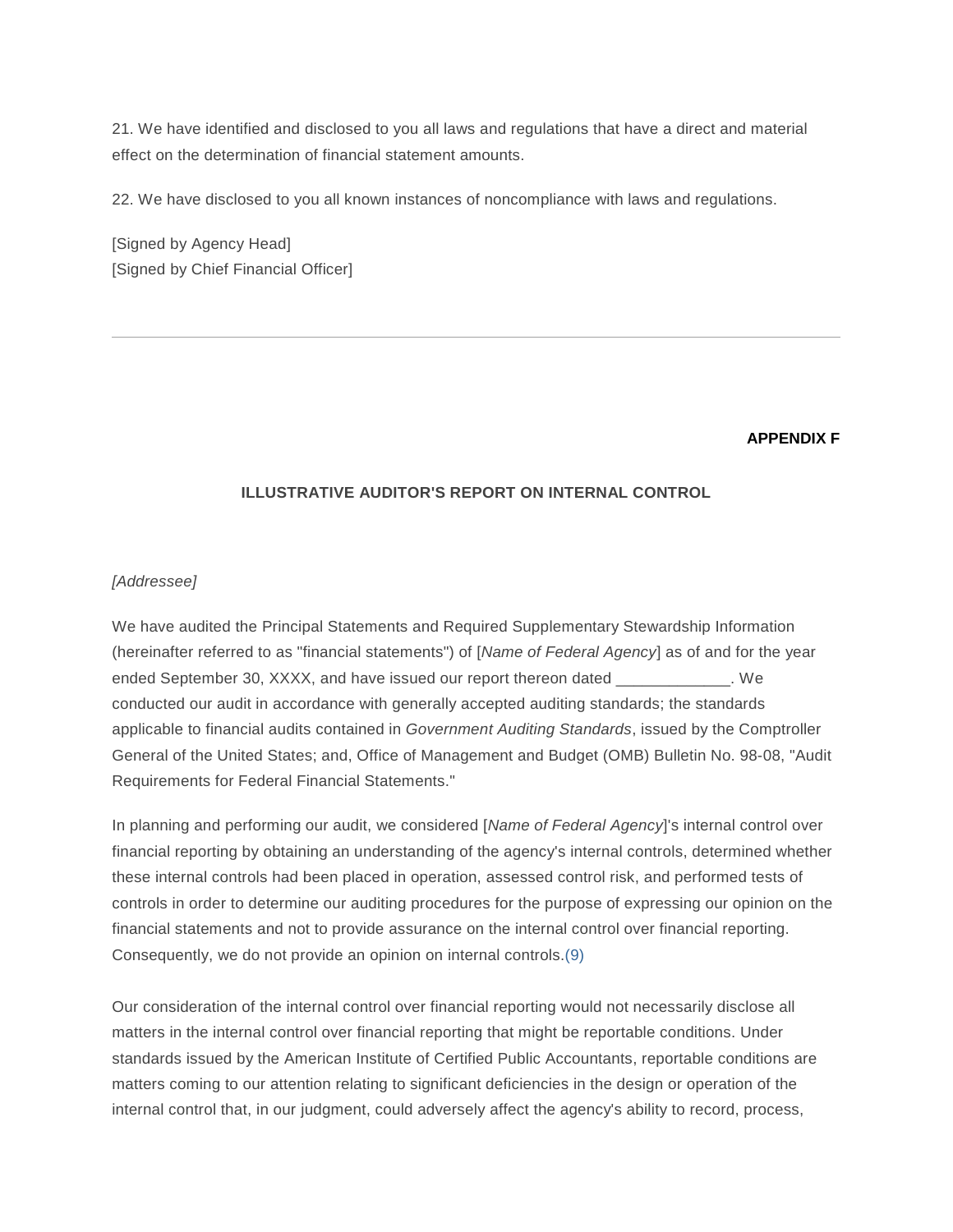summarize, and report financial data consistent with the assertions by management in the financial statements. Material weaknesses are reportable conditions in which the design or operation of one or more of the internal control components does not reduce to a relatively low level the risk that misstatements in amounts that would be material in relation to the financial statements being audited may occur and not be detected within a timely period by employees in the normal course of performing their assigned functions. However, we noted certain matters [*discussed in the following paragraphs or accompanying schedule*] involving the internal control and its operation that we consider to be reportable conditions [*and material weaknesses*].

*If none of the reportable conditions is believed to be a material weakness, the report should state the following: "However, none of the reportable conditions is believed to be a material weakness."*

*If no reportable conditions were noted during the audit, the report should state the following: "However,*  we noted no matters involving the internal control and its operation that we considered to be material *weaknesses as defined above."*

In addition, with respect to internal controls related to performance measures reported in [*refer to section of financial statement or accountability report*], we obtained an understanding of the design of significant internal controls relating to the existence and completeness assertions, as required by OMB Bulletin 98-08. Our procedures were not designed to provide assurance on internal control over reported performance measures, and, accordingly, we do not provide an opinion on such controls.

*If conditions came to the auditor's attention that in his or her judgment represent significant deficiencies in the design or operation of internal control over performance measures, which could adversely affect the agency's ability to collect, process, record, and summarize performance information and report performance measures in accordance with management's criteria, the following sentence should be added to the foregoing paragraph. "However, we noted certain significant deficiencies in internal control over reported performance measures [discussed in the following paragraphs or accompanying schedule] that, in our judgment, could adversely affect the agency's ability to collect, process, record, and summarize performance information and report performance measures in accordance with management's criteria."*

This report is intended for the information of the management of [*Name of Federal Agency*], OMB and Congress. However, this report is a matter of public record and its distribution is not limited.

*[Signature]*

*[Date]*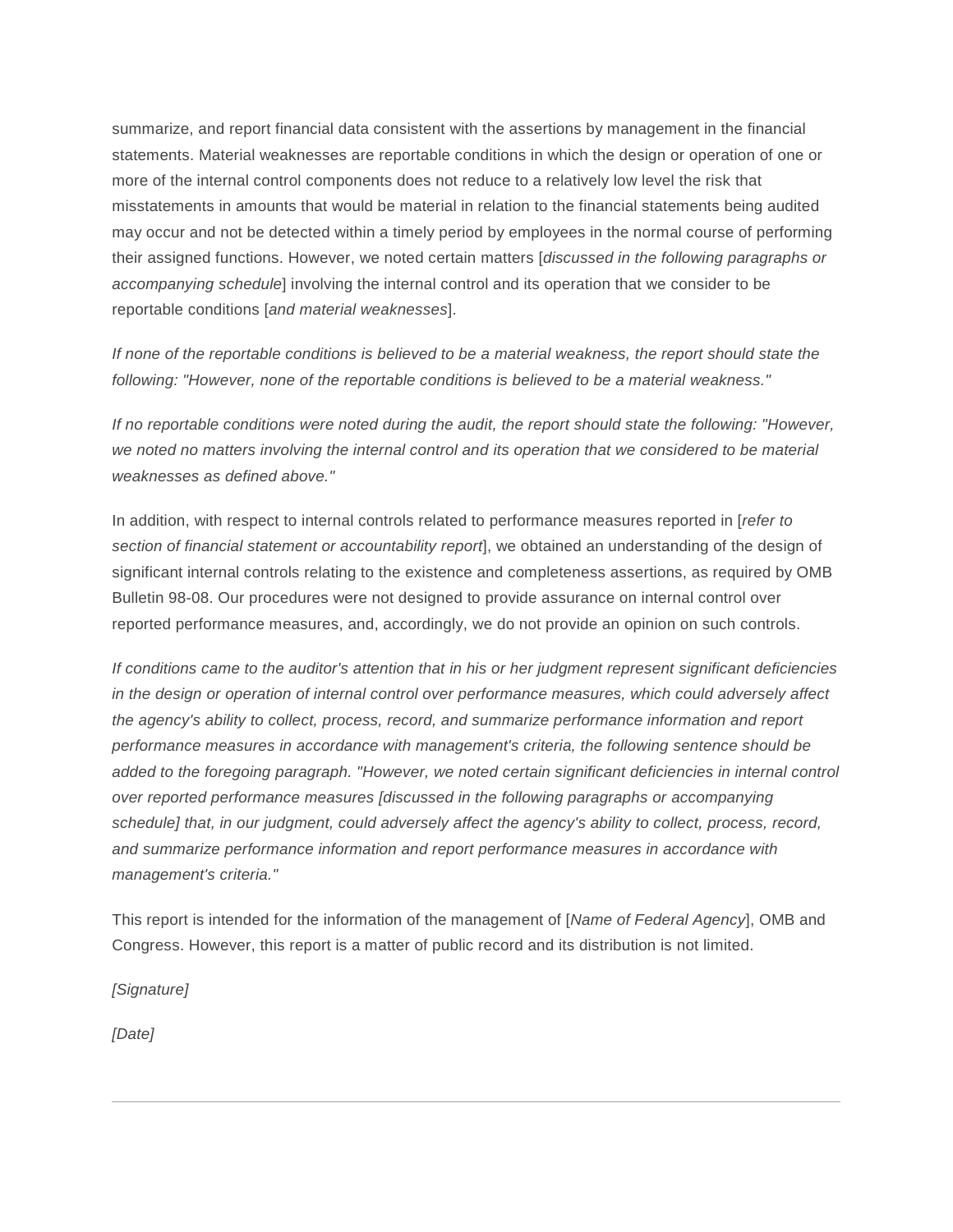#### **APPENDIX G**

#### <span id="page-28-0"></span>**ILLUSTRATIVE AUDITOR'S REPORT ON COMPLIANCE WITH LAWS AND REGULATIONS**

#### [*Addressee*]

We have audited the Principal Statements and Required Supplementary Stewardship Information (hereinafter referred to as "financial statements") of [*Name of Federal Agency*] as of and for the year ended September 30, XXXX, and have issued our report thereon dated \_\_\_\_\_\_\_\_\_\_\_\_\_\_. We conducted our audit in accordance with: generally accepted auditing standards; the standards applicable to financial audits contained in *Government Auditing Standards*, issued by the Comptroller General of the United States; and, Office of Management and Budget (OMB) Bulletin No. 98-08, "Audit Requirements for Federal Financial Statements."

The management of [*Name of Federal Agency*] is responsible for complying with laws and regulations applicable to the agency. As part of obtaining reasonable assurance about whether the agency's financial statements are free of material misstatement, we performed tests of its compliance with certain provisions of laws and regulations, noncompliance with which could have a direct and material effect on the determination of financial statement amounts and certain other laws and regulations specified in OMB Bulletin 98-08, including the requirements referred to in the Federal Financial Management Improvement Act (FFMIA) of 1996.

The results of our tests of compliance with the laws and regulations described in the preceding paragraph exclusive of FFMI[A\(10\)](#page-36-5) disclosed instances of noncompliance with the following laws and regulations that are required to be reported under *Government Auditing Standards* and OMB Bulletin 98-08, which are described below.

*Describe any instances of noncompliance required to be reported and list laws and regulations for which noncompliance was disclosed exclusive of FFMIA* [*or provide such information in an accompanying schedule*]

The results of our tests of compliance disclosed no instances of noncompliance with other laws and regulations discussed in the preceding paragraph exclusive of FFMIA that are required to be reported under *Government Auditing Standards* or OMB Bulletin 98-08.

Under FFMIA, we are required to report whether the agency's financial management systems substantially comply with the Federal financial management systems requirements, Federal accounting standards, and the United States Government Standard General Ledger at the transaction level. To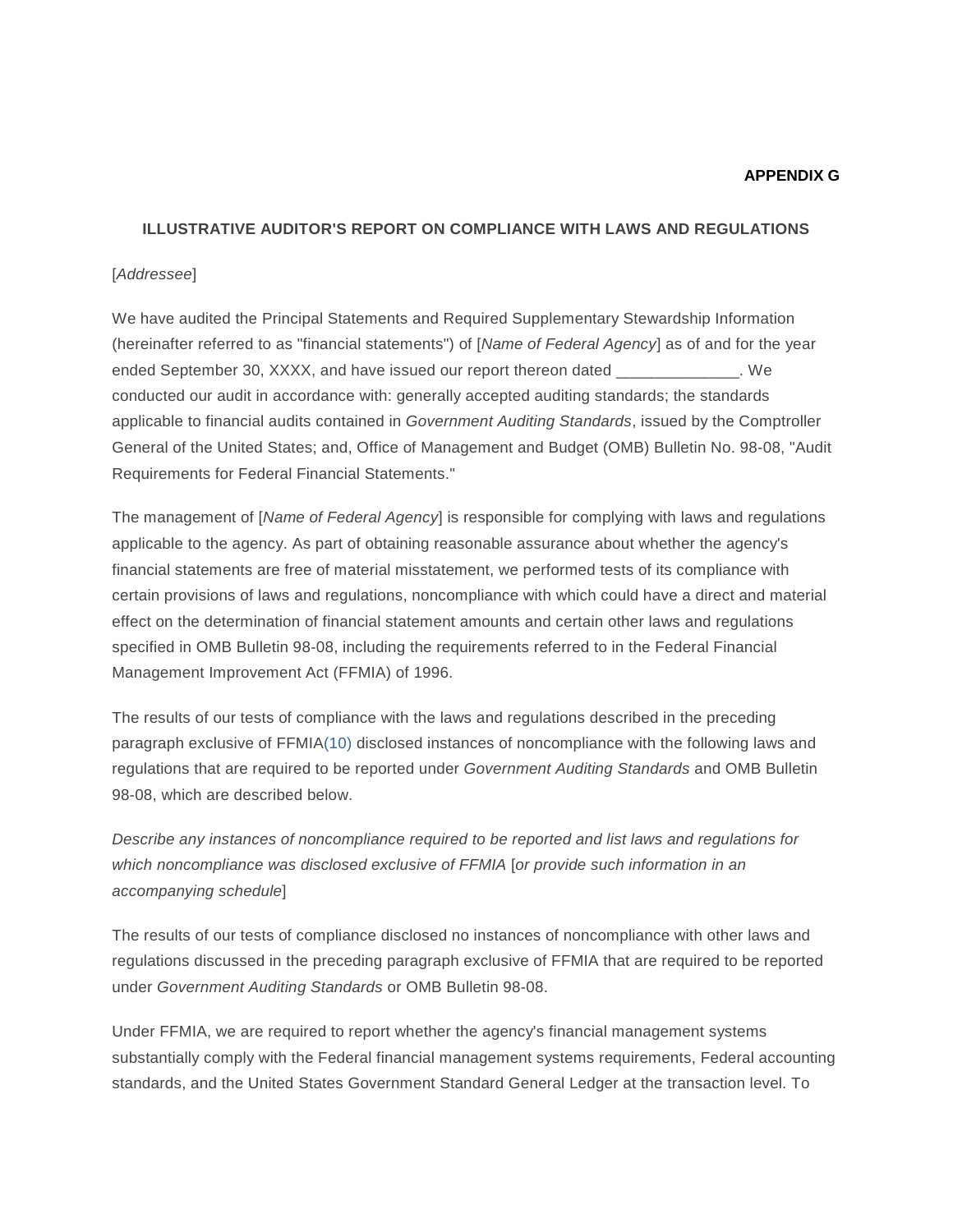meet this requirement, we performed tests of compliance using the implementation guidance for FFMIA included in Appendix D of OMB Bulletin 98-08.

The results of our tests disclosed no instances in which the agency's financial management systems did not substantially comply with the three requirements discussed in the preceding paragraph.

[*If the results of tests disclosed that the agency's systems did not substantially comply with the foregoing requirements, the preceding sentence should be replaced with the following:*

*The results of our tests disclosed instances, described below (or described in an accompanying schedule), where the agency's financial management systems did not substantially comply with the three requirements discussed in the preceding paragraph.*

In addition, when tests disclosed that the agency's systems did not substantially comply with the *foregoing requirements, the auditor's report on compliance or an accompanying schedule should provide the following information as required by FFMIA and paragraph 7.c.(3)(c) of OMB Bulletin 98- 08.*

*1. The entity or organization responsible for the financial management systems that were found not to comply with the requirements.*

*2. All facts pertaining to the noncompliance, including: (a) the nature and extent of the noncompliance, (b) the primary reason or cause of the noncompliance, and (c) any relevant comments from reporting entity management or employees responsible for the noncompliance.*

*3. Recommended remedial actions and the time frames to implement such actions.*]

Providing an opinion on compliance with certain provisions of laws and regulations was not an objective of our audit and, accordingly, we do not express such an opinion[.\(11\)](#page-37-0)

This report is intended for the information of the management of [*Name of Federal Agency*], OMB, and Congress. However, this report is a matter of public record, and its distribution is not limited.

[*Signature*]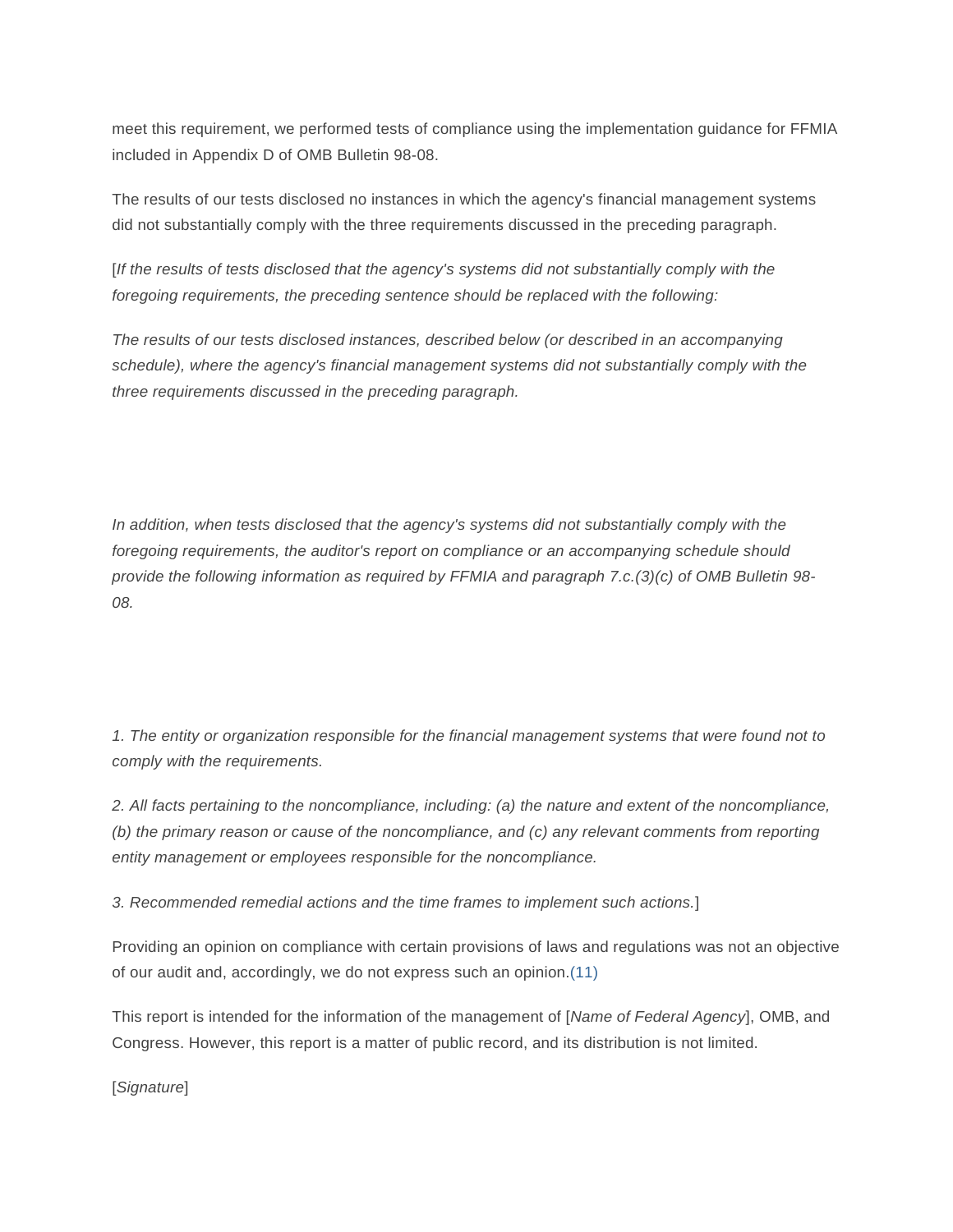**APPENDIX H**

# <span id="page-30-0"></span>**AGREED-UPON PROCEDURES: RETIREMENT, HEALTH, AND LIFE INSURANCE WITHHOLDINGS/CONTRIBUTIONS AND SUPPLEMENTAL SEMIANNUAL HEADCOUNT REPORT SUBMITTED TO THE OFFICE OF PERSONNEL MANAGEMENT**

Objective: To perform the procedures enumerated below to assist the Office of Personnel Management (OPM) in assessing the reasonableness of retirement, health, and life insurance withholdings/contributions and employee headcount data submitted by agencies. (Questions may be directed to OPM's Financial Policy Staff at (202) 606-0606.)

Procedures: Gain an understanding of the Agency Payroll Office's (APO's) procedures for reconciling payroll registers to Form 2812, Report of Withholdings and Contributions for Health Benefits, Life Insurance and Retirement. Obtain the APO's most recent Supplemental Semiannual Headcount Report submitted to OPM and the summary of Form 2812 submissions and related payments to OPM for the current fiscal year. Randomly select two Form 2812s submitted for the current fiscal year, and also obtain the Form 2812 that coincides with the most recent Supplemental Semiannual Headcount Report. Obtain payroll registers or payroll data files for the periods covered by the Form 2812s selected.

1. Perform the following procedures:

a. Foot the payroll register or payroll data file that contains the payroll information associated with the three Form 2812s selected.

b. Trace employee withholding information shown on the payroll register or derived from files footed in step 1.a. for retirement, health, and life insurance benefits (as adjusted for reconciling items) to the related amounts shown on the Form 2812s for the corresponding period.

c. Obtain support for differences between amounts shown on the payroll register or derived from files footed in step 1.a. and amounts shown on the Form 2812s selected.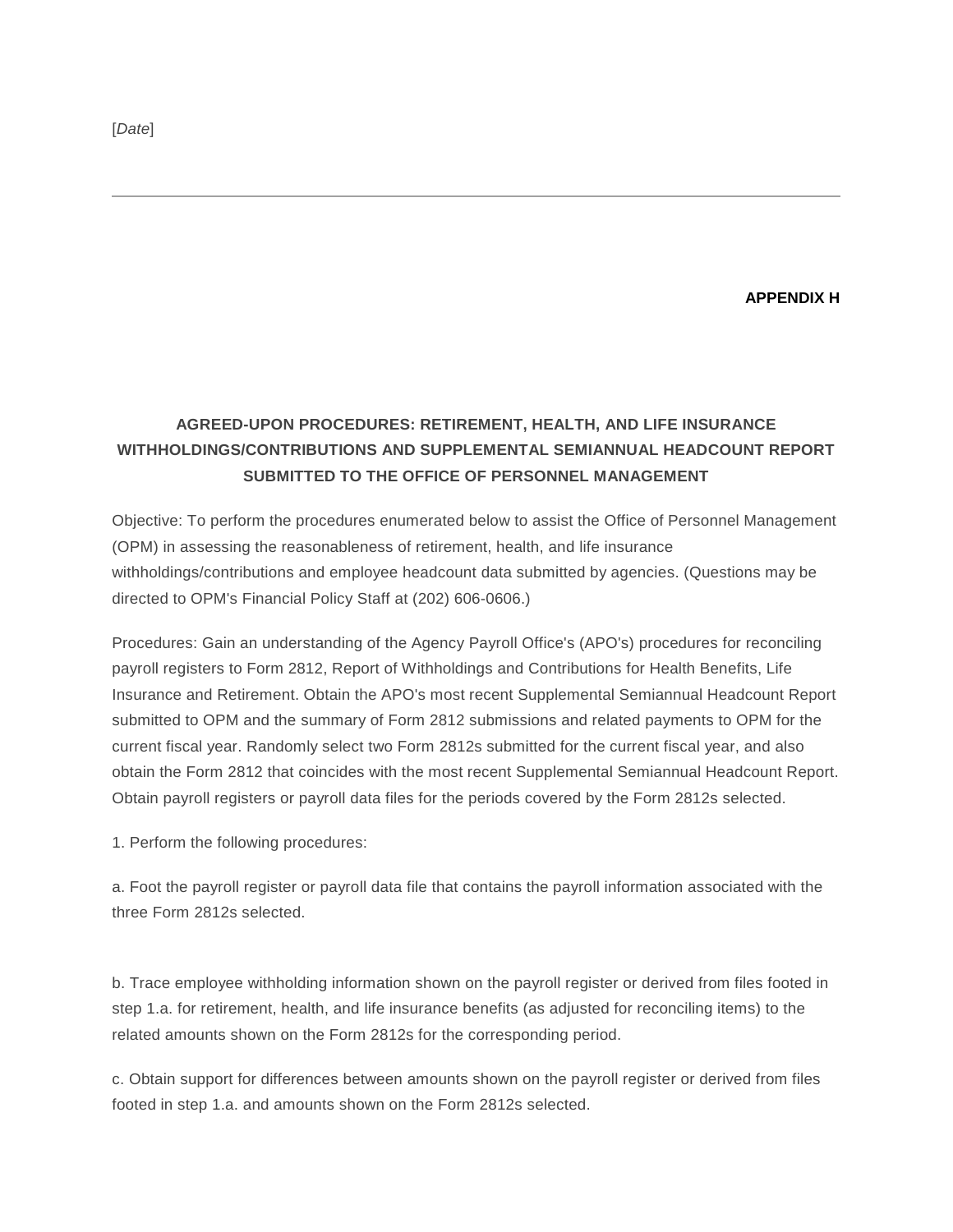d. Trace reconciling items to supporting documentation and verify agreement.

e. Foot each Form 2812 selected.

Report any differences or exceptions that are unsupported or unsubstantiated, or represent an error. To the extent practical, management's comments on the auditor's findings shall be included in the report.

2. For the three pay periods selected, review the APO's reconciliation of the payroll data file to the general ledger accounts or, if such a reconciliation does not exist, perform the reconciliation. Report when the APO did not prepare the reconciliation. Also report any unsupported or unsubstantiated differences (i.e., gross rather than net) in the total payroll paid for the selected pay period and the amount recorded in the general ledger that exceeds 5% of total payroll. To the extent practical, management's comments on the auditor's findings shall be included in the report.

3. From the payroll registers corresponding to the three Form 2812s selected for testing in step 1, randomly select a total of twenty-five individuals from the payroll registers or files footed in step 1.a. that have retirement, health, and life insurance and at least one optional life coverage. For step **3.d. only**, randomly select additional individuals as necessary so that ten individuals are selected for each life insurance option (i.e., Options A, B, and C). For each individual selected, perform the following procedures:

a. Verify that the base salary shown on the payroll registers agrees with approved amounts reflected on the employees' Personnel Action Form, Form 50 or 52.

b. For retirement withholdings (contributions), verify that retirement withholdings for participants in the Civil Service Retirement System (CSRS) and Federal Employees Retirement System (FERS) are the amounts required by law.

c. For health insurance withholdings (contributions), verify that the withholdings agree with the contribution rate or amount for coverage selected as documented in the employees' personnel file.

d. For life insurance withholdings (contributions), verify that the contributions agree with the contribution rate (amount) for the coverage selected as documented in the employees' personnel file (or at the contribution rate or amount for basic coverage if no other option was selected).

Report any differences or exceptions that are unsupported or unsubstantiated, or represent an error. To the extent practical, management's comments on the auditor's findings shall be included in the report.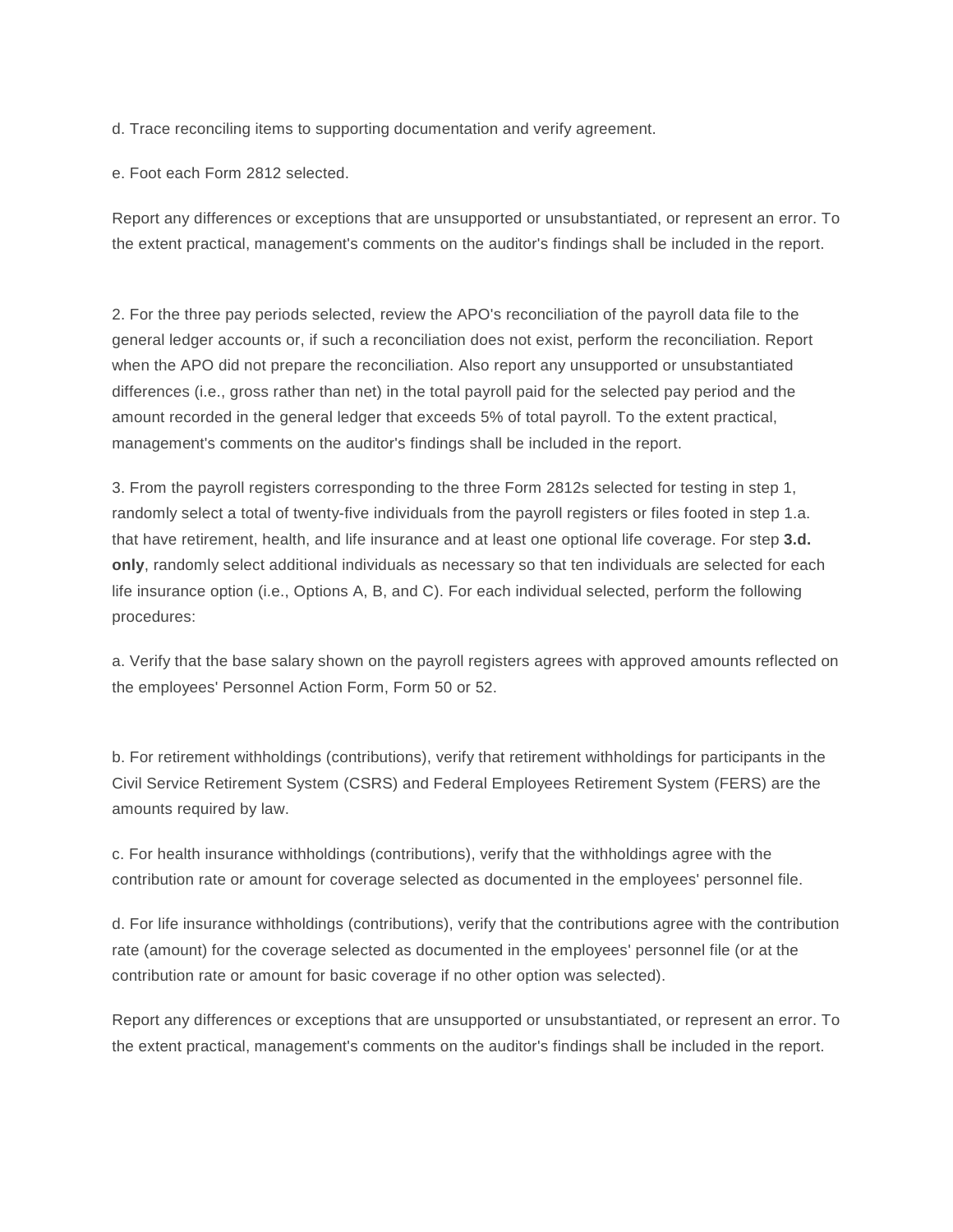4. Randomly select a total of ten employees who do not have either health or life insurance withholdings from the payroll registers or related files footed in step 1.a. and verify from a review of personnel records that the employees elected to be excluded from health and/or life insurance coverage. Report any differences or exceptions that are unsupported or unsubstantiated, or represent an error. To the extent practical, management's comments on the auditor's findings shall be included in the report.

5. Recalculate the headcount reflected on the Supplemental Semiannual Headcount Report selected for testing above as follows:

a. Have APO personnel perform the payroll system queries that summarize detailed payroll data.

b. Calculate the headcount by: (1) counting the number of employees listed on a payroll register page (estimate the number per page by counting the employees listed on several pages), (2) counting the number of pages in the payroll register, and (3) multiplying the number of employees by the number of pages, or count (using a computer audit routine) the number of employees on the payroll data file for the period.

c. Compare the calculated headcount from step 5.b. with the summary information queried in step 5.a. and information shown on headcount reports.

d. Report any differences (i.e., gross rather than net) greater than 2% between the headcount reporting on the agency's Supplemental Semiannual Headcount Report and the calculated headcount from step 5.b. To the extent practical, management's comments on the auditor's findings shall be included in the report.

6. For the three pay periods selected, determine the total number of employees enrolled in each retirement plan (CSRS and FERS) and the corresponding payroll base subject to the respective contribution rate, the total number of employees enrolled in each health insurance plan and plan options, and the total number of employees enrolled in each life insurance option and base plan and the corresponding total life insurance basic pay. To the extent practical, management's comments on the auditor's findings shall be included in the report.

a. Calculate the total retirement employee withholdings and employer contributions for the three pay periods selected as follows:

i. Multiply the CSRS and FERS payroll base by the withholding and employer contribution rates required by law.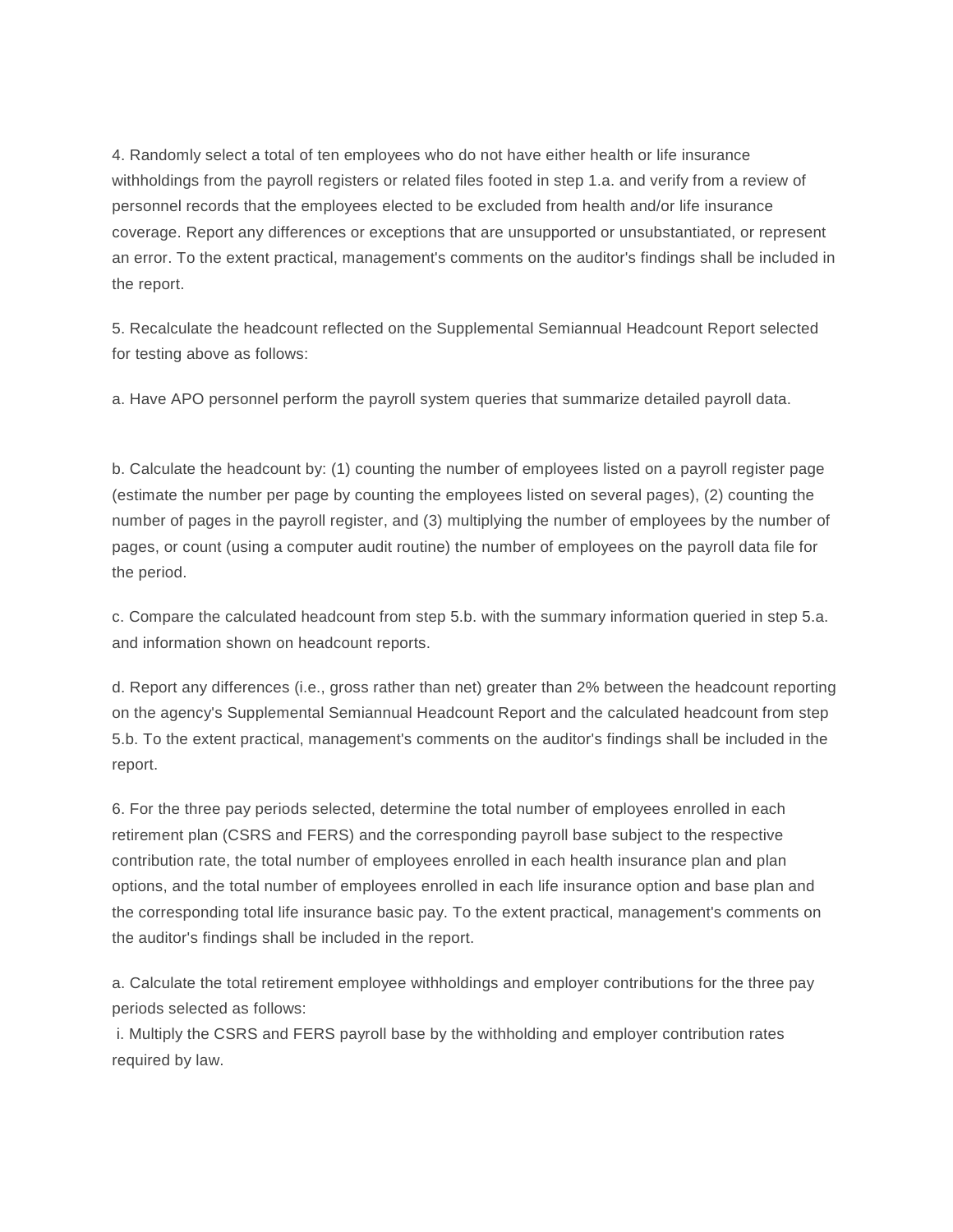ii. Compare the calculated totals with related amounts shown on the Form 2812s. Report any variances (i.e., gross rather than net) between the calculated amounts and the amounts reported on the Form 2812s greater than 5%.

b. Calculate the health insurance withholdings and employer contributions for the three pay periods selected as follows:

i. Multiply the number of employees enrolled in each health insurance plan and plan option by the employee and employer premiums for the plan and option.

ii. Sum the totals in step 6.b.i. and compare the result with the health insurance withholding and contribution amounts shown on the Form 2812s. Report any variances (i.e., gross rather than net) between the calculated amounts and the amounts reported on the Form 2812s greater than 5%.

c. Calculate the basic life insurance employee withholdings and employer contributions for the three pay periods selected as follows:

i. For withholdings: Add the product of 2000 times the number of employees with basic coverage to the total basic pay for all employees selected. This represents the estimated total basic life insurance coverage. Divide this total by 1,000 and multiply by \$0.165 (for APOs with biweekly pay periods) or \$0.3575 (for APOs with monthly pay periods).

ii. Compare the result in step 6.c.i. to the withholdings for basic life coverage reported on the Form 2812. Report any difference (i.e., gross rather than net) between the estimate and the amount of withholdings reported on the Form 2812 greater than 5%.

iii. For employer contributions: Divide the results of step 6.c.i. by one-half. This approximates employer contributions, which are one-half of employee withholdings.

iv. Compare the result in step 6.c.iii. to the amount reported on the Form 2812. Report any differences (i.e., gross rather than net) between the estimate and the amount reported on the Form 2812 greater than 5%.

d. Calculate the Option A and Option C coverage withholdings for the three pay periods selected as follows:

i. If the APO can provide the number of employees, by age group, who elected Options A and C during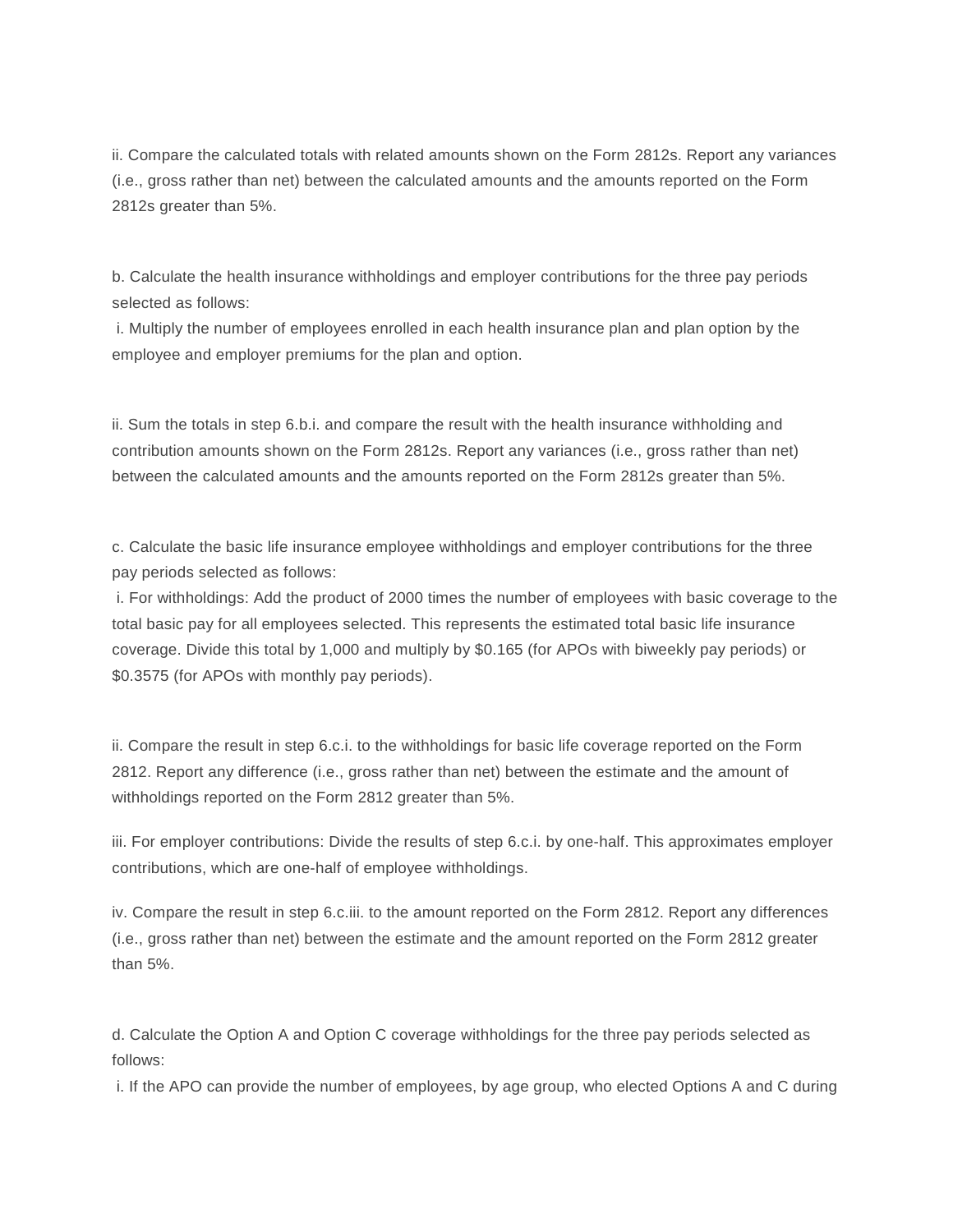the pay periods selected, perform the following procedures:

(a) Multiply the number of employees in each age group times the appropriate rate for Option A or Option C, in accordance with the rates for age groups provided in the FEGLI Description and Certificate Handbook. Report any differences (i.e., gross rather than net) greater than 2% for each Option tested.

(b) Contributions for Option B cannot be tested for reasonableness by these methods because of the number of variables involved in electing this option.

7. For the three pay periods selected, compare the grand total of the total column on the Form 2812s with the actual amount transferred. Report any differences (i.e., gross rather than net) between the amounts reported on the Form 2812s and the amounts transferred greater than 1%. To the extent practical, management's comments on the auditor's findings shall be included in the report.

# **Illustrative Independent Accountant's Report on the**

#### **Application of Agreed-Upon Procedures**

To the Inspector General

U.S. Office of Personnel Management:

We have performed the procedures described below (or in the attachment), which were agreed to by the Inspector General, Chief Financial Officer, and the Associate Director for Retirement and Insurance of the U.S. Office of Personnel Management (OPM), solely to assist with respect to the employee withholdings and employer contributions reported on the Report of Withholdings and Contributions for Health Benefits, Life Insurance, and Retirement for the payroll periods ended [*state dates*] and Supplemental Semiannual Headcount Report as of [*state date*]. This engagement to apply agreedupon-procedures was performed in accordance with the standards established by the American Institute of Certified Public Accountants. The sufficiency of the procedures is solely the responsibility of the Inspector General, Chief Financial Officer, and the Associate Director for Retirement and Insurance of OPM. Consequently, we make no representation regarding the sufficiency of the procedures described below either for the purpose for which this report has been requested or for any other purpose.

*Insert the following unless the procedures and findings are in an attachment.*

The procedures and the associated findings are as follows: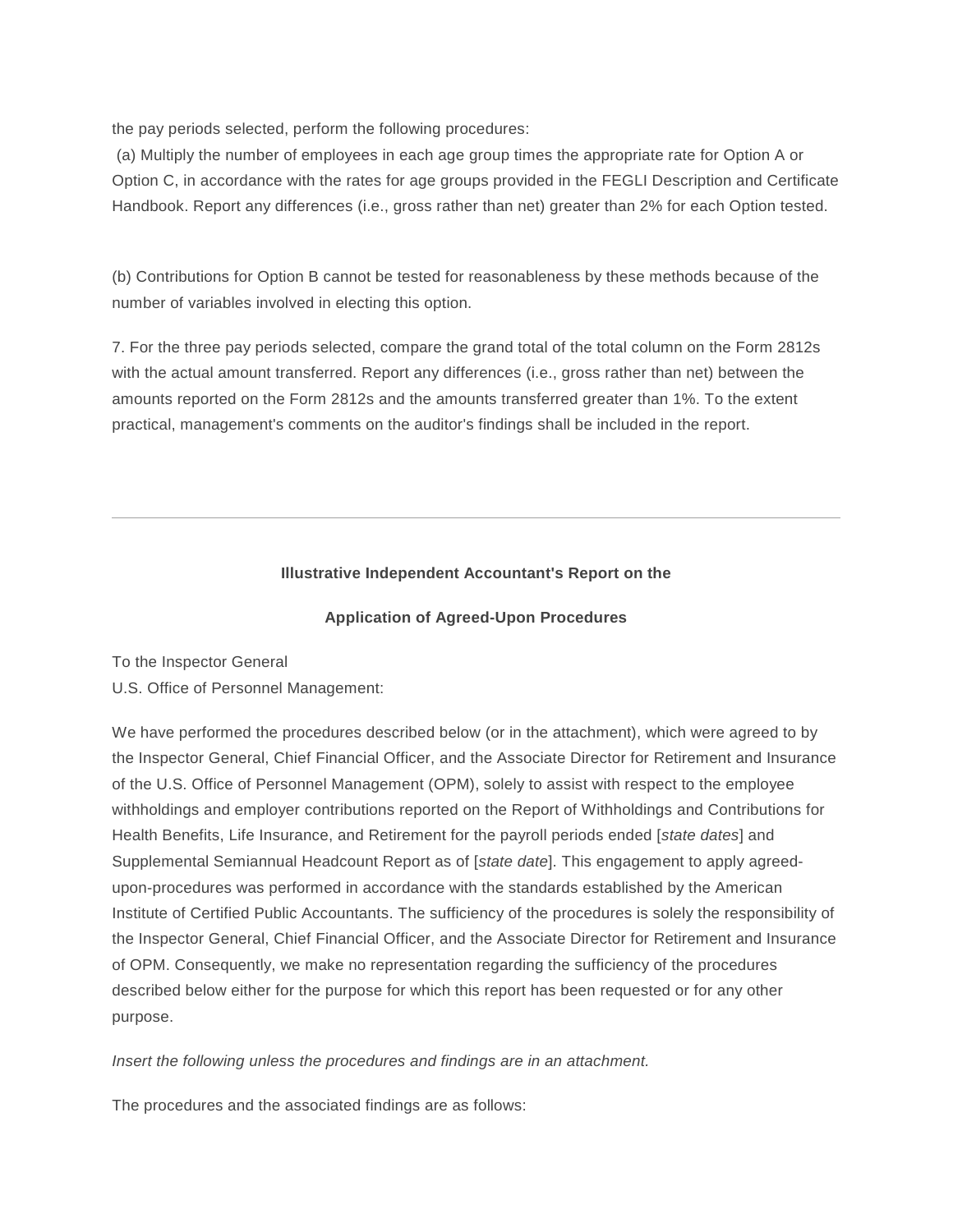# *[Insert procedures and findings]*

We were not engaged to, and did not, perform an audit, the objective of which would be the expression of an opinion on the withholdings and contributions for health benefits, life insurance, and retirement, and employee headcount of the [*name of agency*]. Accordingly, we do not express such an opinion. Had we performed additional procedures, other matters might have come to our attention that would have been reported to you.

This report is intended solely for the use of the Inspector General, Chief Financial Officer, and the Associate Director for Retirement and Insurance of OPM and should not be used by those who have not agreed to the procedures and taken responsibility for the sufficiency of the procedures for their purposes.

[*Signature*]

[*Date*]

c: Chief Financial Officer of OPM Associate Director for Retirement and Insurance of OPM

# **Footnotes**:

<span id="page-35-0"></span>1. This list was included in OMB Bulletin 97-01. At the time of issuance of this Bulletin, OMB is considering modifying the list of statements that comprise the Principal Statements. Auditors shall refer to the most current version of OMB's Form and Content Bulletin to determine which statements shall be treated as Principal Statements for the fiscal year for which the financial statements were prepared.

<span id="page-35-1"></span>2. Federal financial management systems requirements to be tested do not include those contained in the *Framework for Federal Financial Management Systems* and *Travel System Requirements*. These systems requirements do not affect an agency's ability to prepare financial statements in accordance with Federal accounting standards.

<span id="page-35-2"></span>3. An illustrative auditor's report on internal control is provided in Appendix F. Use of this guidance is optional.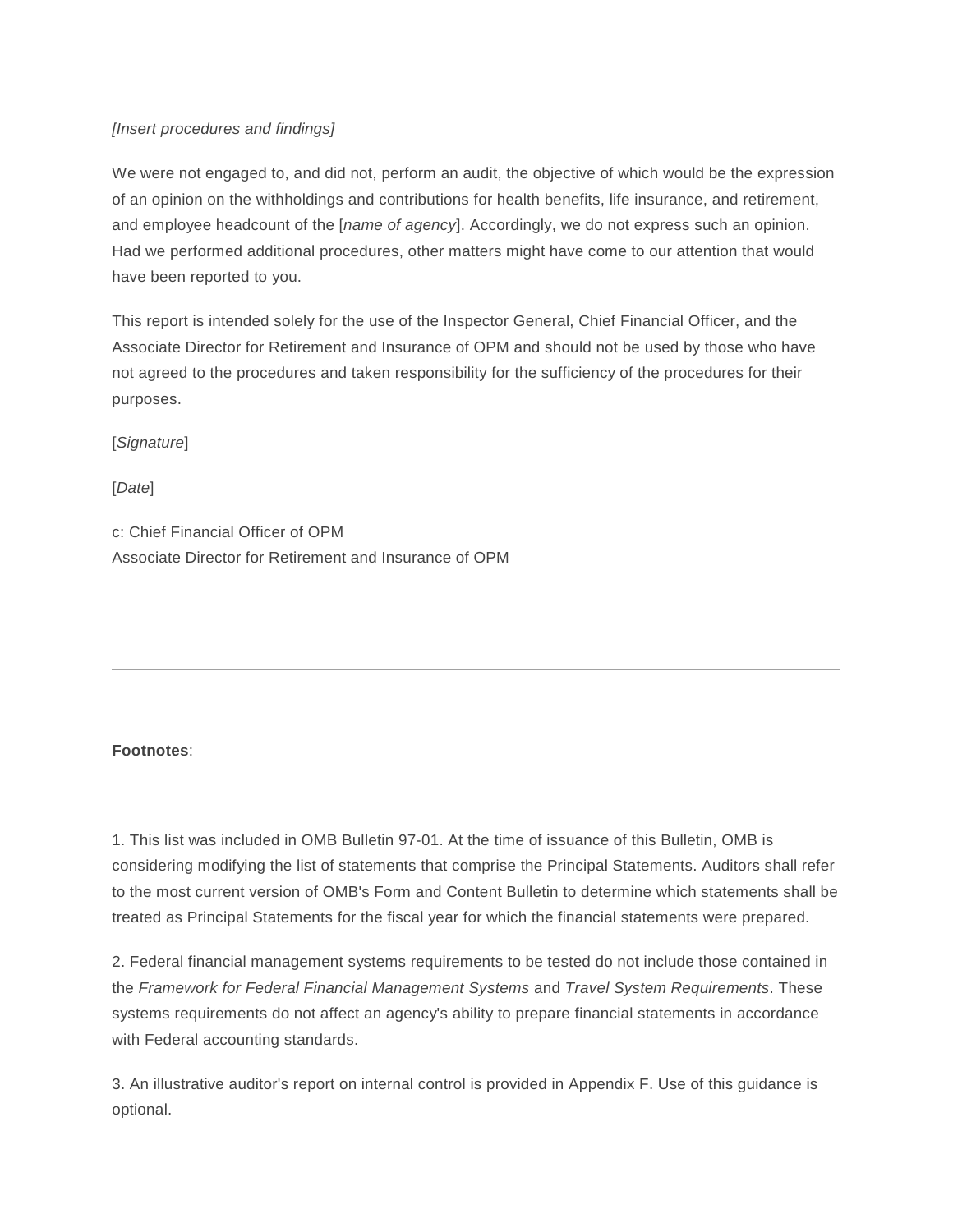<span id="page-36-0"></span>4. An illustrative auditor's report on compliance with laws and regulations is provided in Appendix G. Use of this guidance is optional.

5. The requirement for components to prepare financial statements may be satisfied by presenting the components separately in consolidating agencywide financial statements and conducting an audit, in accordance with this Bulletin, at the consolidating financial statement level.

<span id="page-36-1"></span>6. In very limited circumstances, reportable conditions that significantly impair an entity's ability to meet Federal financial management systems requirements (such as reportable conditions related to computer security over financial information covered by OMB Circular A-130, Appendix 3) may represent conditions reportable under FFMIA.

<span id="page-36-2"></span>7. In very limited circumstances, reportable conditions that significantly impair an entity's ability to meet Federal financial management systems requirements (such as reportable conditions related to computer security over financial information covered by OMB Circular A-130, Appendix 3) may represent conditions reportable under FFMIA.

<span id="page-36-3"></span>8. This illustrative management representation letter must be customized to the situation of the audited entity. Representations number 1-14 relate to the opinion on the financial statements and the required supplementary stewardship information; numbers 14-19 relate to management's assertion about the effectiveness of internal control; numbers 20-22 relate to management's assertion about the financial management systems' substantial compliance with Federal financial management system requirements; and numbers 23-25 relate to compliance with laws and regulations. AU Section 333, "Management Representations," *Codification of Statements on Auditing Standards*, provides examples of additional representations that may be appropriate.

<span id="page-36-4"></span>9. If the objective is to express an opinion on the agency's internal controls over financial reporting, the auditor should follow Statement on Standards for Attestation Engagements No. 2, "Reporting on an Entity's Internal Control Over Financial Reporting," issued by the American Institute of Certified Public Accountants.

<span id="page-36-5"></span>10. FFMIA does not impose any compliance requirements; rather, it requires reporting on whether an agency's financial management systems substantially comply with the financial management systems requirements contained in governmentwide policies, e.g., OMB Circular A-127, "Financial Management Systems;" Statements of Federal Financial Accounting Standards; and the United States Government Standard General Ledger published by the Department of the Treasury. FFMIA imposes additional reporting requirements when tests disclose instances in which agency systems do not substantially comply with the foregoing requirements.